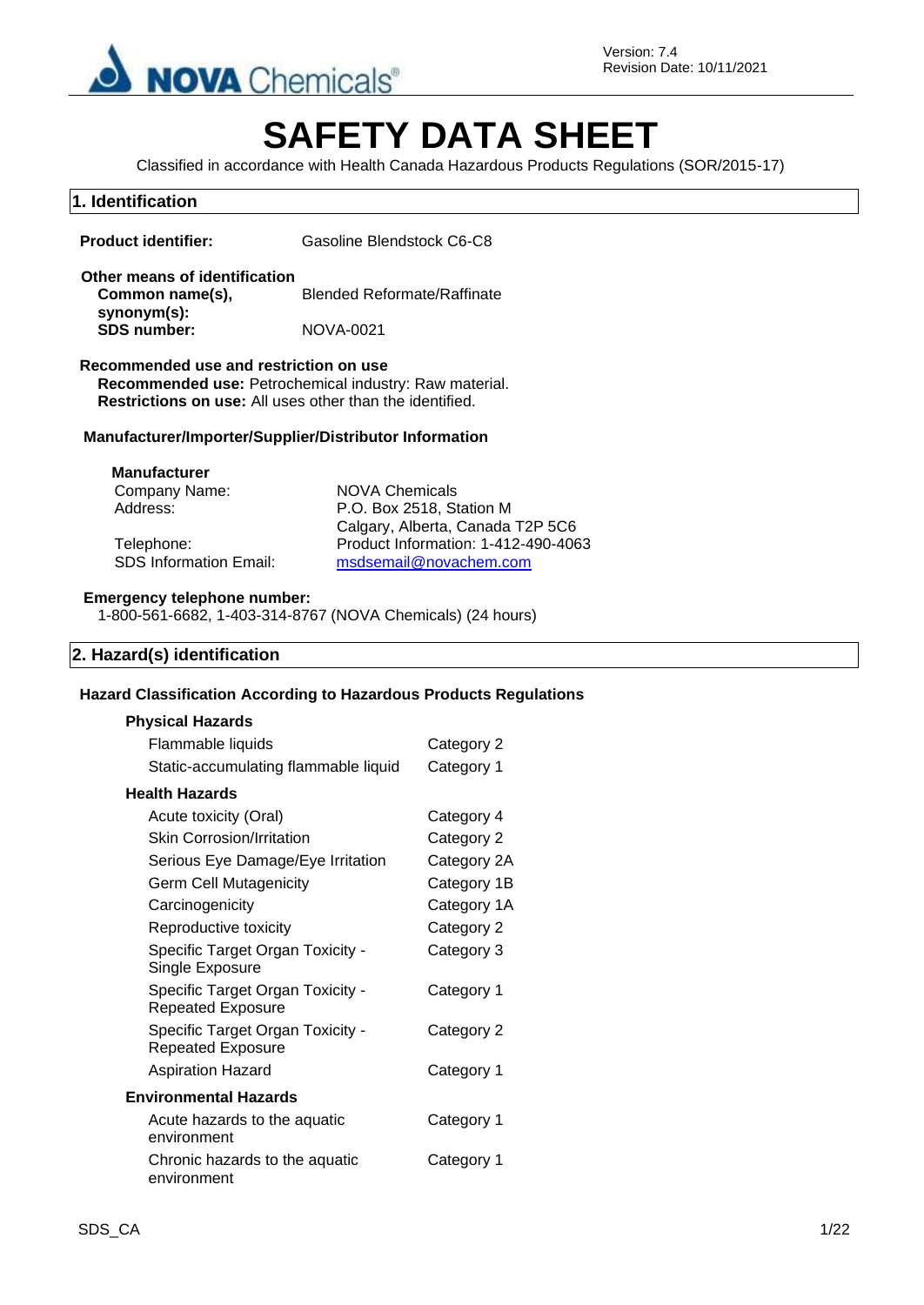

#### **Label Elements**

**Hazard Symbol:**



| <b>Signal Word:</b>              | Danger                                                                                                                                                                                                                                                                                                                                                                                                                                                                                                                                                                                                                                                                                                                                                                                                                                                    |
|----------------------------------|-----------------------------------------------------------------------------------------------------------------------------------------------------------------------------------------------------------------------------------------------------------------------------------------------------------------------------------------------------------------------------------------------------------------------------------------------------------------------------------------------------------------------------------------------------------------------------------------------------------------------------------------------------------------------------------------------------------------------------------------------------------------------------------------------------------------------------------------------------------|
| <b>Hazard Statement:</b>         | Highly flammable liquid and vapour.<br>Static accumulating flammable liquid can become electrostatically<br>charged even in bonded and grounded equipment.<br>Sparks may ignite liquid and vapour.<br>May cause flash fire or explosion.<br>Harmful if swallowed.<br>Causes skin irritation.<br>Causes serious eye irritation.<br>May cause genetic defects.<br>May cause cancer.<br>Suspected of damaging fertility or the unborn child.<br>May cause respiratory irritation.<br>May cause drowsiness or dizziness.<br>Causes damage to organs through prolonged or repeated exposure.<br>(Blood)<br>May cause damage to organs through prolonged or repeated<br>exposure.<br>(Nervous System)<br>(Hearing organs)<br>(Central nervous system)<br>May be fatal if swallowed and enters airways.<br>Very toxic to aquatic life with long lasting effects. |
| <b>Precautionary Statements:</b> |                                                                                                                                                                                                                                                                                                                                                                                                                                                                                                                                                                                                                                                                                                                                                                                                                                                           |
| <b>Prevention:</b>               | Obtain special instructions before use. Do not handle until all safety<br>precautions have been read and understood. Keep away from heat,<br>hot surfaces, sparks, open flames and other ignition sources. No<br>smoking. Keep container tightly closed. Ground and bond container<br>and receiving equipment. Use explosion-proof electrical, ventilating<br>and lighting equipment. Use non-sparking tools. Take action to<br>prevent static discharges. These alone may be insufficient to remove<br>static electricity. Do not breathe dust or mists. Wash face, hands and<br>any exposed skin thoroughly after handling. Do not eat, drink or<br>smoke when using this product. Use only outdoors or in a well-<br>ventilated area. Avoid release to the environment. Wear protective<br>gloves/protective clothing/eye protection/face protection.  |
| <b>Response:</b>                 | IF SWALLOWED: Immediately call a POISON CENTRE/doctor.<br>Rinse mouth. Do NOT induce vomiting. IF ON SKIN (or hair): Take off<br>immediately all contaminated clothing. Rinse skin with water [or<br>shower]. Take off contaminated clothing and wash it before reuse. If<br>skin irritation occurs: Get medical advice/attention. IF INHALED:<br>Remove person to fresh air and keep comfortable for breathing. Call<br>a POISON CENTRE/doctor if you feel unwell. IF IN EYES: Rinse<br>cautiously with water for several minutes. Remove contact lenses, if<br>present and easy to do. Continue rinsing. If eye irritation persists: Get<br>medical advice/attention. IF exposed or concerned: Get medical<br>advice/attention. In case of fire: Use dry chemical, foam, carbon                                                                         |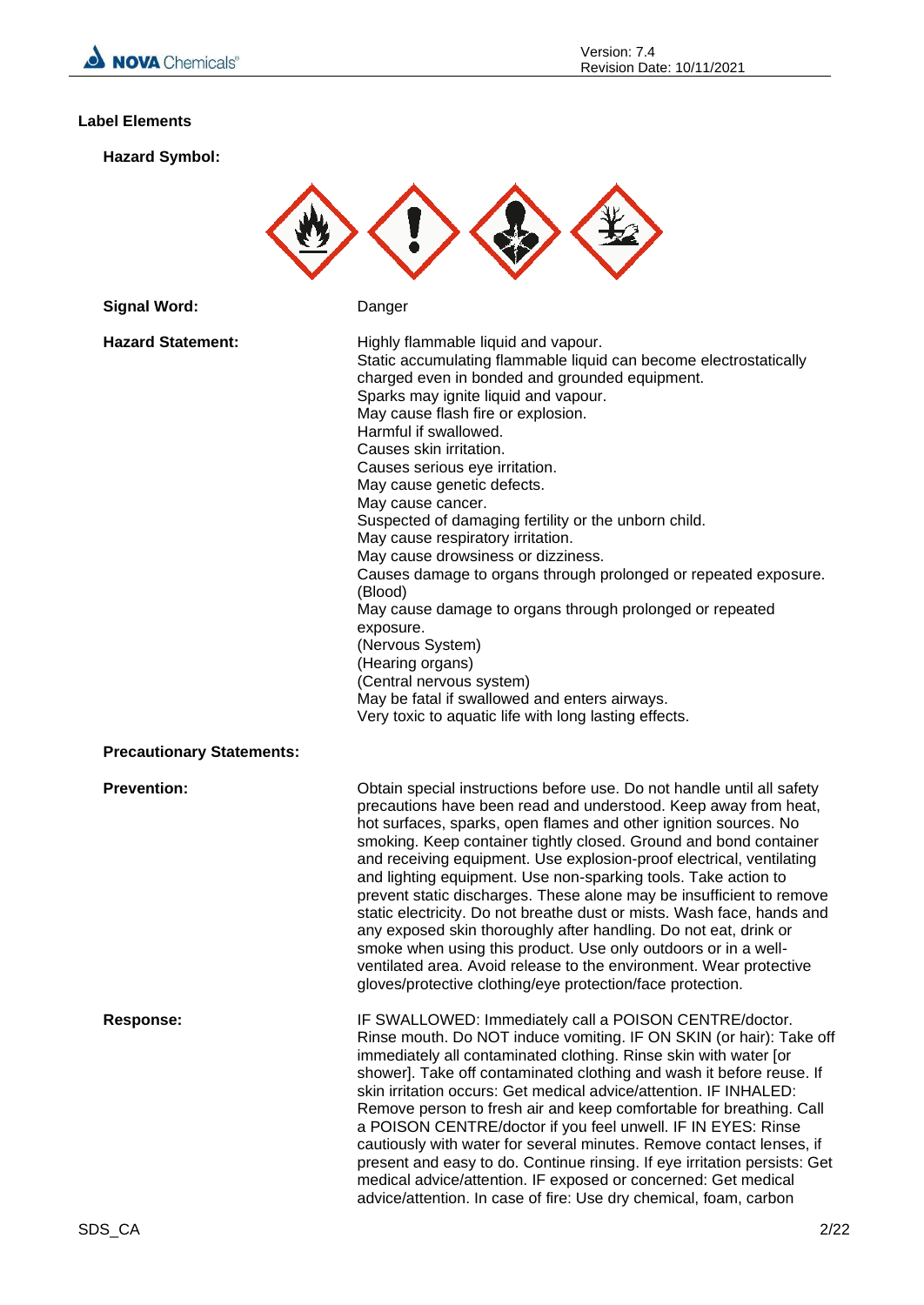| NOVA Chemicals <sup>®</sup>                                 | Version: 7.4<br>Revision Date: 10/11/2021                                                                                             |  |  |  |
|-------------------------------------------------------------|---------------------------------------------------------------------------------------------------------------------------------------|--|--|--|
|                                                             | dioxide (CO2), water spray or fog to extinguish. Collect spillage.                                                                    |  |  |  |
| Storage:                                                    | Store in a well-ventilated place. Keep container tightly closed.<br>Store locked up. Keep cool.                                       |  |  |  |
| Disposal:                                                   | Dispose of contents/ container to an approved facility in accordance<br>with local, regional, national and international regulations. |  |  |  |
| Other hazards which do not result<br>in GHS classification: | None.                                                                                                                                 |  |  |  |

## **3. Composition/information on ingredients**

#### **Mixtures**

| <b>Chemical Identity</b>                                | <b>Common name and synonyms</b> | <b>CAS number</b> | <b>Content in</b><br>percent (%)* |
|---------------------------------------------------------|---------------------------------|-------------------|-----------------------------------|
| Cyclopentane, methyl-                                   | Methylcyclopentane              | 96-37-7           | $10 - 25%$                        |
| Cyclohexane                                             | Benzene hexahydride             | 110-82-7          | $10 - 25%$                        |
| Hexane                                                  | n-Hexane                        | 110-54-3          | $2 - 25%$                         |
| Cyclopentane                                            | Pentamethylene                  | 287-92-3          | $4 - 15%$                         |
| 4,7-Methano-1H-indene,<br>3a, 4, 5, 6, 7, 7a-hexahydro- | Dihydrodicyclopentadiene        | 4488-57-7         | $0 - 12%$                         |
| Pentane, 2-methyl-                                      | Isohexane                       | 107-83-5          | $2 - 10%$                         |
| Octane                                                  | n-Octane                        | 111-65-9          | $1 - 10%$                         |
| Cyclohexane, methyl-                                    | Methylcyclohexane               | 108-87-2          | $0 - 5%$                          |
| n-Pentane                                               | Pentane                         | 109-66-0          | $0 - 5%$                          |
| Heptane, 3-methyl-                                      | 3-Methylheptane                 | 589-81-1          | $0 - 5%$                          |
| Pentane, 3-methyl-                                      | 3-Methylpentane                 | $96 - 14 - 0$     | $0 - 5%$                          |
| 1-ethyl-1-methylcyclohexane                             | Cyclohexane, ethylmethyl-       | 4926-90-3         | $0 - 5%$                          |
| Benzene, ethyl-                                         | Ethylbenzene, Phenylethane      | $100 - 41 - 4$    | $0.1 - 4%$                        |
| Benzene, dimethyl-                                      | Xylene (mixed isomers)          | 1330-20-7         | $0.1 - 3%$                        |
| Cyclohexane, (1-methylethyl)-                           | Isopropylcyclohexane            | 696-29-7          | $0 - 3%$                          |
| Cyclohexane, ethyl-                                     | Ethylcyclohexane                | 1678-91-7         | $0 - 3%$                          |
| Pentane, 2,3-dimethyl-                                  | 2,3-Dimethylpentane             | 565-59-3          | $0 - 3%$                          |
| Toluene                                                 | Methylbenzene                   | 108-88-3          | $0.1 - 2%$                        |
| Hexane, 2-methyl-                                       | 2-Methylhexane                  | 591-76-4          | $0 - 2%$                          |
| n-Undecane                                              | Undecane                        | 1120-21-4         | $0 - 2%$                          |
| Benzene                                                 | Benzol                          | 71-43-2           | $0 - 1.5%$                        |
| Heptane                                                 | n-Heptane                       | 142-82-5          | $0 - 1%$                          |
| Nonane                                                  | n-Nonane                        | 111-84-2          | $0 - 1%$                          |
| 2-Methylbutane                                          | Isopentane                      | 78-78-4           | $0 - 1%$                          |
| Pentane, 2,4-dimethyl-                                  | 2,4-Dimethylpentane             | 108-08-7          | $0 - 1%$                          |
| 2,2-Dimethylpentane                                     | Pentane, 2,2-dimethyl-          | 590-35-2          | $0 - 1%$                          |
| 3,3-Dimethylhexane                                      | Hexane, 3,3-dimethyl-           | 563-16-6          | $0 - 1%$                          |
| 2,2,3,4-Tetramethylpentane                              | Pentane, 2,2,3,4-tetramethyl-   | 1186-53-4         | $0 - 1%$                          |
| Hexane, 3-methyl-                                       | 3-Methylhexane                  | 589-34-4          | $0 - 0.8%$                        |
| Pentane, 3-ethyl-                                       | 3-Ethylpentane                  | 617-78-7          | $0 - 0.5%$                        |
| 2-Methylheptane                                         | Heptane, 2-methyl-              | 592-27-8          | $0 - 0.5%$                        |
| Hexane, 3,4-dimethyl-                                   | 3,4-Dimethylhexane              | 583-48-2          | $0 - 0.2%$                        |
| Hexane, 3-ethyl-                                        | 3-Ethylhexane                   | 619-99-8          | $0 - 0.125%$                      |

\* All concentrations are percent by weight.

**Additional Information:** This product has been assigned a CAS # of 68333-81-3 - Alkanes, C4-12. This product is considered hazardous by the Hazardous Products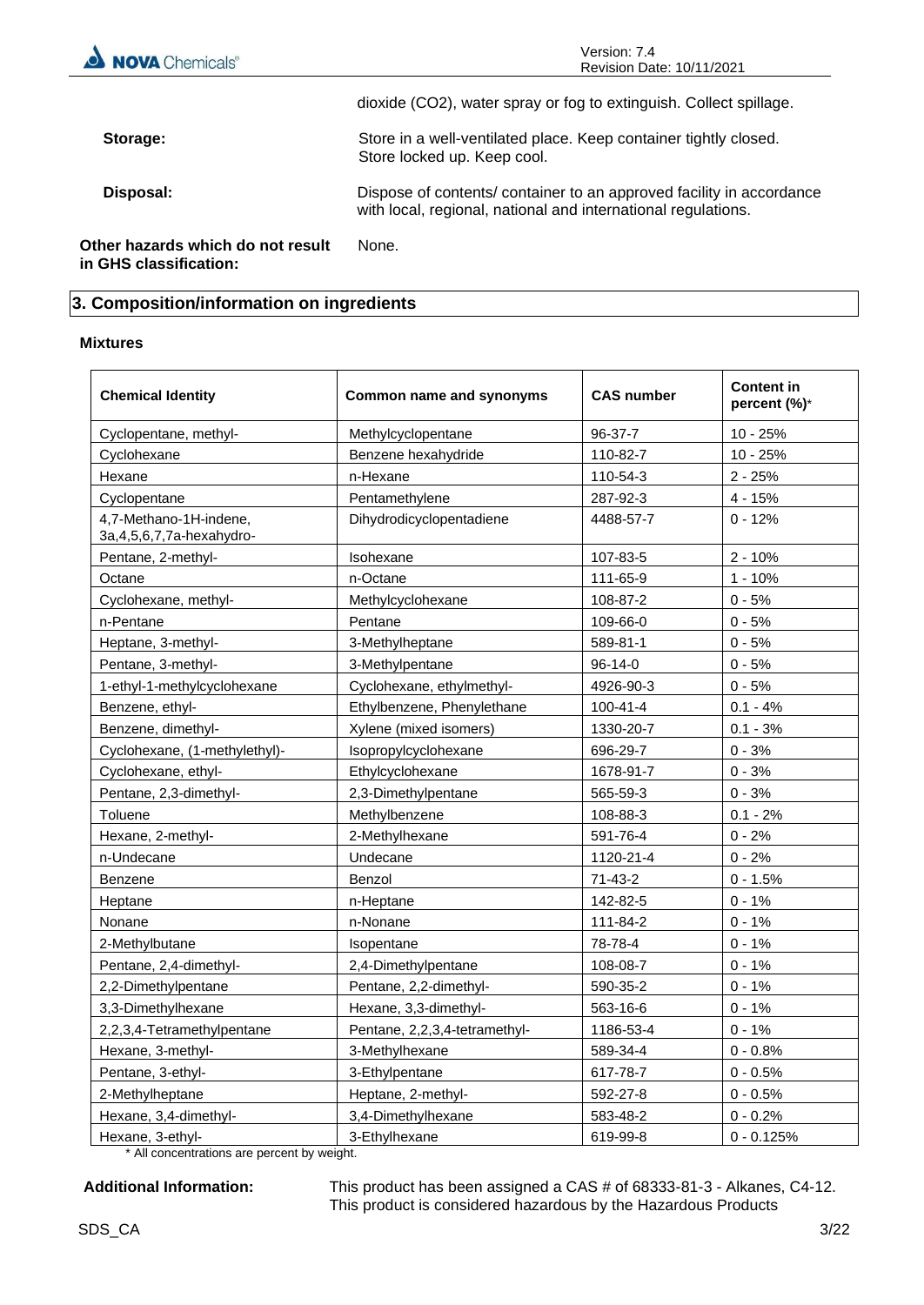

Regulations, 2015.

| 4. First-aid measures                              |                                                                                                                                                                                                                                                                                                                                                                                                                                                                                                                                                                                                                                                                                                                                                                         |
|----------------------------------------------------|-------------------------------------------------------------------------------------------------------------------------------------------------------------------------------------------------------------------------------------------------------------------------------------------------------------------------------------------------------------------------------------------------------------------------------------------------------------------------------------------------------------------------------------------------------------------------------------------------------------------------------------------------------------------------------------------------------------------------------------------------------------------------|
| Inhalation:                                        | IF INHALED: Remove person to fresh air and keep comfortable for<br>breathing. Call a POISON CENTRE/doctor if you feel unwell.                                                                                                                                                                                                                                                                                                                                                                                                                                                                                                                                                                                                                                           |
| Ingestion:                                         | IF SWALLOWED: Immediately call a POISON CENTRE/doctor. Rinse<br>mouth. Do NOT induce vomiting.                                                                                                                                                                                                                                                                                                                                                                                                                                                                                                                                                                                                                                                                          |
| <b>Skin Contact:</b>                               | IF ON SKIN (or hair): Take off immediately all contaminated clothing. Rinse<br>skin with water [or shower]. Take off contaminated clothing and wash it<br>before reuse. If skin irritation occurs: Get medical advice/attention.                                                                                                                                                                                                                                                                                                                                                                                                                                                                                                                                        |
| Eye contact:                                       | IF IN EYES: Rinse cautiously with water for several minutes. Remove<br>contact lenses, if present and easy to do. Continue rinsing. If eye irritation<br>persists: Get medical advice/attention.                                                                                                                                                                                                                                                                                                                                                                                                                                                                                                                                                                        |
| Most important symptoms/effects, acute and delayed |                                                                                                                                                                                                                                                                                                                                                                                                                                                                                                                                                                                                                                                                                                                                                                         |
| <b>Symptoms:</b>                                   | Skin irritation. Eye irritation. Respiratory irritation. Drowsiness.<br>Dizziness.                                                                                                                                                                                                                                                                                                                                                                                                                                                                                                                                                                                                                                                                                      |
|                                                    | Indication of immediate medical attention and special treatment needed                                                                                                                                                                                                                                                                                                                                                                                                                                                                                                                                                                                                                                                                                                  |
| <b>Treatment:</b>                                  | For more detailed medical emergency support information, call 1-800-<br>561-6682 or 1-403-314-8767 (24 hours, NOVA Chemicals Emergency<br>Response). Ensure thorough eye and skin decontamination. Treat<br>unconsciousness, nausea, hypotension, seizures and cardiac<br>arrhythmias in the conventional manner. Aspiration of this product<br>during induced emesis can result in lung injury. If evacuation of<br>stomach contents is considered necessary, use the method least<br>likely to cause aspiration, such as gastric lavage after protecting the<br>airway. Observe hospitalized patients for delayed chemical<br>pneumonia, acute tubular necrosis, encephalopathy and<br>dysrhythmias. Monitor for urinary phenol within 72 hours of acute<br>exposure. |
| 5. Fire-fighting measures                          |                                                                                                                                                                                                                                                                                                                                                                                                                                                                                                                                                                                                                                                                                                                                                                         |
| <b>General Fire Hazards:</b>                       | Highly flammable liquid and vapour. Presence of strong oxidizers can<br>increase fire and explosion hazard. Vapours are heavier than air and may<br>travel to a source of ignition and flash back. Closed containers may rupture<br>violently when heated. If tank, rail car or tank truck is involved in fire,<br>ISOLATE for 800 metres (1/2 mile) in all directions; also, consider initial<br>evacuation for 800 metres (1/2 mile) in all directions. Vapours may form<br>explosive mixture with air. Keep containers away from source of heat or<br>fire. This product may be a static accumulator which can form an ignitable<br>vapour-air mixture in a storage tank.                                                                                            |
| Suitable (and unsuitable) extinguishing media      |                                                                                                                                                                                                                                                                                                                                                                                                                                                                                                                                                                                                                                                                                                                                                                         |
| <b>Suitable extinguishing</b><br>media:            | Use dry chemical, foam, carbon dioxide (CO2), water spray or fog to<br>extinguish. Use water to cool fire-exposed containers and to protect<br>personnel.                                                                                                                                                                                                                                                                                                                                                                                                                                                                                                                                                                                                               |
| <b>Unsuitable extinguishing</b><br>media:          | Do not use straight/direct streams as this may actually spread flames.                                                                                                                                                                                                                                                                                                                                                                                                                                                                                                                                                                                                                                                                                                  |
| Specific hazards arising from<br>the chemical:     | Upon combustion, this product emits carbon monoxide, carbon dioxide, low<br>molecular weight hydrocarbons.                                                                                                                                                                                                                                                                                                                                                                                                                                                                                                                                                                                                                                                              |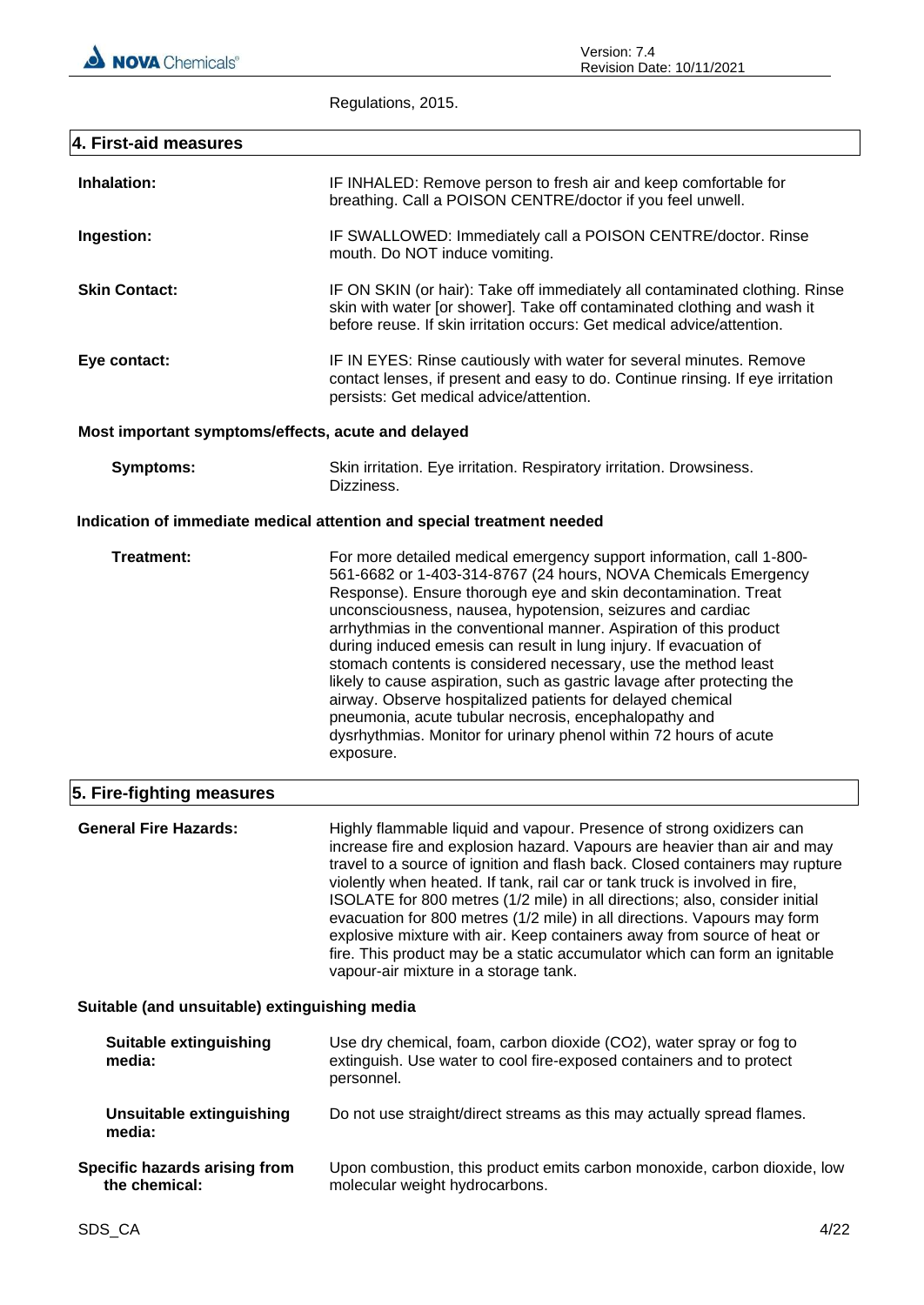#### **Special protective equipment and precautions for firefighters**

| <b>Special fire fighting</b><br>procedures:                                       | Keep upwind. Keep unauthorized personnel away. Move containers from<br>fire area if you can do so without risk. Fight fire from maximum distance or<br>use unmanned holders or monitor nozzles. Immediately withdraw in case of<br>fire and container venting or heat discolouration of a container. Avoid<br>inhaling any smoke and combustion materials. Remove and isolate<br>contaminated clothing and shoes. Cool containers with flooding quantities<br>of water until well after the fire is out. Prevent run-off from fire control or<br>dilution from entering streams, sewers or drinking water supply. Reference<br>Emergency Response Guidebook No. 128 for additional details and<br>instructions. |
|-----------------------------------------------------------------------------------|-----------------------------------------------------------------------------------------------------------------------------------------------------------------------------------------------------------------------------------------------------------------------------------------------------------------------------------------------------------------------------------------------------------------------------------------------------------------------------------------------------------------------------------------------------------------------------------------------------------------------------------------------------------------------------------------------------------------|
| Special protective equipment<br>for firefighters:                                 | Firefighters must use standard protective equipment including flame<br>retardant coat, helmet with face shield, gloves, rubber boots, and in<br>enclosed spaces, SCBA.                                                                                                                                                                                                                                                                                                                                                                                                                                                                                                                                          |
| 6. Accidental release measures                                                    |                                                                                                                                                                                                                                                                                                                                                                                                                                                                                                                                                                                                                                                                                                                 |
| <b>Personal precautions,</b><br>protective equipment and<br>emergency procedures: | Isolate area. Keep unauthorized personnel away. Alert stand-by emergency<br>and fire fighting personnel. Monitor surrounding area for buildup of<br>flammable concentrations in air.                                                                                                                                                                                                                                                                                                                                                                                                                                                                                                                            |
| <b>Methods and material for</b><br>containment and cleaning<br>up:                | Wear appropriate personal protective equipment. Do not touch or walk<br>through spilled material. In case of leakage, eliminate all ignition sources.<br>As an immediate precautionary measure, isolate spill or leak area for at<br>least 50 metres (164 feet) in all directions. Keep upwind. Keep out of low<br>areas. Stop leak if safe to do so. Contain discharge by booming on water or<br>diking on ground. Prevent run-off from fire control or dilution from entering<br>streams, sewers or drinking water supply.                                                                                                                                                                                    |
|                                                                                   | Small Spills: Remove liquid material with non-sparking approved pumps,<br>skimmers or vacuum equipment. Absorb with earth, sand or other non-<br>combustible material and transfer to containers for later disposal. Use non-<br>sparking tools.                                                                                                                                                                                                                                                                                                                                                                                                                                                                |
|                                                                                   | Large Spills: Consider downwind evacuation for 300 metres (1000 feet).<br>Spills on water will volatilize rapidly, making containment or recovery<br>difficult. A vapour-suppressing foam may be used to reduce vapours.<br>Remove pooled liquid material with approved, non-sparking pumps,<br>skimmers or vacuum equipment. Absorb or cover with dry earth, sand or<br>other non-combustible material and transfer to containers. Soil remediation<br>may be required.                                                                                                                                                                                                                                        |
| 7. Handling and storage                                                           |                                                                                                                                                                                                                                                                                                                                                                                                                                                                                                                                                                                                                                                                                                                 |
| Precautions for safe handling:                                                    | Obtain special instructions before use. Do not handle until all safety<br>precautions have been read and understood. Keep away from heat, hot<br>surfaces, sparks, open flames and other ignition sources. No smoking.                                                                                                                                                                                                                                                                                                                                                                                                                                                                                          |

Keep container tightly closed. Ground and bond container and receiving equipment. Use explosion-proof electrical, ventilating and lighting equipment. Use non-sparking tools. Take action to prevent static discharges. These alone may be insufficient to remove static electricity. For additional information on equipment bonding and grounding, refer to the American Petroleum Institute (API) Recommended Practice 2003, "Protection Against Ignitions Arising out of Static, Lightning, and Stray Currents" or National Fire Protection Association (NFPA) 77, "Recommended Practice on Static Electricity". For additional information on storing and handling flammable liquids, refer to the National Fire Protection Association (NFPA) 30, "Flammable and Combustible Liquids Code". Take special precautions when cold cutting or breaking into lines, or when cleaning and disposing of empty containers. Parts and equipment should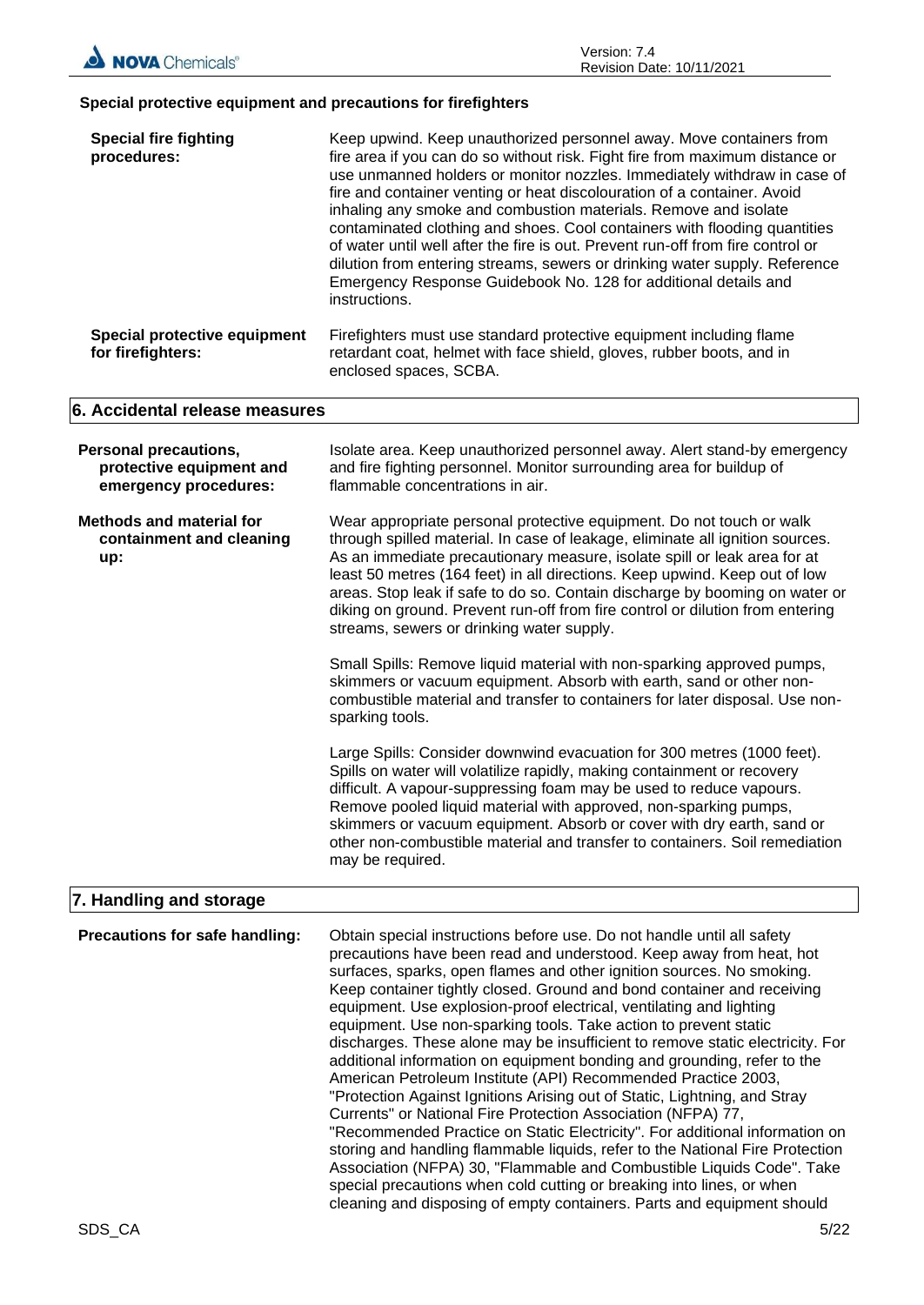| <b>NOVA</b> Chemicals®                                              | Version: 7.4<br>Revision Date: 10/11/2021                                                                                                                                                                                                                                                                                                                                                                                                                                                                                                                                                                                                                                                                                                                                                                                                                                                                                                                                                           |
|---------------------------------------------------------------------|-----------------------------------------------------------------------------------------------------------------------------------------------------------------------------------------------------------------------------------------------------------------------------------------------------------------------------------------------------------------------------------------------------------------------------------------------------------------------------------------------------------------------------------------------------------------------------------------------------------------------------------------------------------------------------------------------------------------------------------------------------------------------------------------------------------------------------------------------------------------------------------------------------------------------------------------------------------------------------------------------------|
|                                                                     | be steam cleaned prior to maintenance procedures. Do not breathe dust or<br>mists. Avoid contact with skin and eyes. Keep away from incompatible<br>materials such as oxidizing agents and acids. Wash face, hands and any<br>exposed skin thoroughly after handling. Do not eat, drink or smoke when<br>using the product. Use only outdoors or in a well-ventilated area. Avoid<br>release to the environment. Wear protective gloves/protective clothing/eye<br>protection/face protection. In case of inadequate ventilation, use respiratory<br>protection.                                                                                                                                                                                                                                                                                                                                                                                                                                    |
| Conditions for safe storage,<br>including any<br>incompatibilities: | Storage area should be clearly identified, well-illuminated and clear of<br>obstruction. Store in a well-ventilated place. Keep container tightly closed.<br>Store locked up. Only allow access to authorized persons. Store and<br>handle in properly designed pressure vessels and equipment. Store and<br>use away from heat, sparks, open flame, or any other ignition source. Use<br>non-sparking ventilation systems, approved explosion-proof equipment, and<br>intrinsically safe electrical systems. Have appropriate extinguishing<br>capability in storage area (e.g. sprinkler system, portable fire extinguishers)<br>and flammable gas detectors. Keep absorbents for leaks and spills readily<br>available. Inspect vents during winter conditions for vapour ice buildup.<br>Storage tanks should be above ground and diked to hold entire contents.<br>Store away from incompatible materials. Store according to applicable<br>regulations and standards for flammable materials. |

## **8. Exposure controls/personal protection**

### **Control Parameters**

## **Occupational Exposure Limits**

| <b>Chemical Identity</b> | type        | <b>Exposure Limit Values</b> |             | <b>Source</b>                                                                                                                                                |
|--------------------------|-------------|------------------------------|-------------|--------------------------------------------------------------------------------------------------------------------------------------------------------------|
| Cyclohexane              | <b>TWA</b>  | 100 ppm                      | 344 mg/m3   | Canada. Alberta OELs (Occupational Health &<br>Safety Code, Schedule 1, Table 2), as<br>amended                                                              |
| Cyclohexane              | <b>TWA</b>  | $100$ ppm                    |             | Canada. British Columbia OELs. (Occupational<br>Exposure Limits for Chemical Substances,<br>Occupational Health and Safety Regulation<br>296/97, as amended) |
| Cyclohexane              | <b>TWA</b>  | $100$ ppm                    |             | Canada. Ontario OELs. (Control of Exposure to<br>Biological or Chemical Agents), as amended                                                                  |
| Cyclohexane              | <b>TWA</b>  | 300 ppm                      | 1,030 mg/m3 | Canada. Quebec OELs. (Ministry of Labor -<br>Regulation respecting occupational health and<br>safety), as amended                                            |
| Cyclohexane              | <b>TWA</b>  | 100 ppm                      |             | US. ACGIH Threshold Limit Values, as<br>amended                                                                                                              |
| Cyclohexane              | <b>REL</b>  | $300$ ppm                    | 1,050 mg/m3 | US. NIOSH: Pocket Guide to Chemical<br>Hazards, as amended                                                                                                   |
| Cyclohexane              | <b>IDLH</b> | 1,300 ppm                    |             | US. NIOSH. Immediately Dangerous to Life or<br>Health (IDLH) Values, as amended                                                                              |
| Hexane                   | <b>TWA</b>  | 50 ppm                       | 176 mg/m3   | Canada. Alberta OELs (Occupational Health &<br>Safety Code, Schedule 1, Table 2), as<br>amended                                                              |
| Hexane                   | <b>TWA</b>  | 20 ppm                       |             | Canada. British Columbia OELs. (Occupational<br>Exposure Limits for Chemical Substances,<br>Occupational Health and Safety Regulation<br>296/97, as amended) |
| Hexane                   | <b>TWA</b>  | 50 ppm                       |             | Canada. Ontario OELs. (Control of Exposure to<br>Biological or Chemical Agents), as amended                                                                  |
| Hexane                   | <b>TWA</b>  | 50 ppm                       | 176 mg/m3   | Canada. Quebec OELs. (Ministry of Labor -<br>Regulation respecting occupational health and<br>safety), as amended                                            |
| Hexane                   | <b>TWA</b>  | 50 ppm                       |             | US. ACGIH Threshold Limit Values, as<br>amended                                                                                                              |
| Hexane                   | <b>REL</b>  | 50 ppm                       | 180 mg/m3   | US. NIOSH: Pocket Guide to Chemical<br>Hazards, as amended                                                                                                   |
| Hexane                   | <b>IDLH</b> | 1,100 ppm                    |             | US. NIOSH. Immediately Dangerous to Life or<br>Health (IDLH) Values, as amended                                                                              |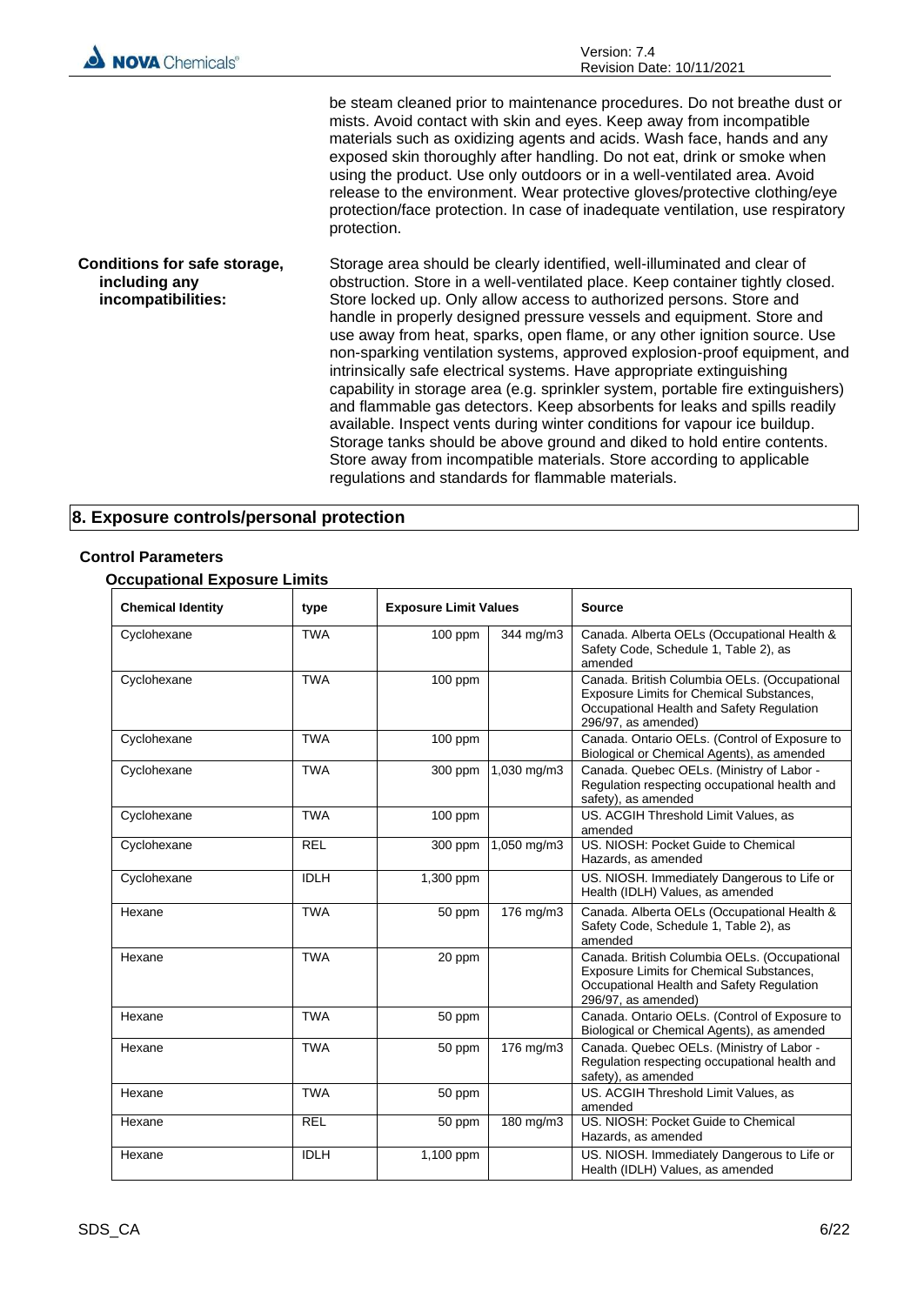| Cyclopentane         | <b>TWA</b>  |             | 600 ppm 1,720 mg/m3 | Canada. Alberta OELs (Occupational Health &<br>Safety Code, Schedule 1, Table 2), as<br>amended                                                              |
|----------------------|-------------|-------------|---------------------|--------------------------------------------------------------------------------------------------------------------------------------------------------------|
| Cyclopentane         | <b>TWA</b>  | 600 ppm     |                     | Canada. British Columbia OELs. (Occupational<br>Exposure Limits for Chemical Substances,<br>Occupational Health and Safety Regulation<br>296/97, as amended) |
| Cyclopentane         | <b>TWA</b>  | 600 ppm     |                     | Canada. Ontario OELs. (Control of Exposure to<br>Biological or Chemical Agents), as amended                                                                  |
| Cyclopentane         | <b>TWA</b>  | 600 ppm     | 1,720 mg/m3         | Canada. Quebec OELs. (Ministry of Labor -<br>Regulation respecting occupational health and<br>safety), as amended                                            |
| Cyclopentane         | <b>TWA</b>  | 600 ppm     |                     | US. ACGIH Threshold Limit Values, as<br>amended                                                                                                              |
| Cyclopentane         | <b>REL</b>  | 600 ppm     | 1,720 mg/m3         | US. NIOSH: Pocket Guide to Chemical<br>Hazards, as amended                                                                                                   |
| Pentane, 2-methyl-   | <b>STEL</b> | 1,000 ppm   | 3,500 mg/m3         | Canada. Alberta OELs (Occupational Health &<br>Safety Code, Schedule 1, Table 2), as<br>amended                                                              |
|                      | <b>TWA</b>  | 500 ppm     | 1,760 mg/m3         | Canada. Alberta OELs (Occupational Health &<br>Safety Code, Schedule 1, Table 2), as<br>amended                                                              |
| Pentane, 2-methyl-   | <b>TWA</b>  | 200 ppm     |                     | Canada. British Columbia OELs. (Occupational<br>Exposure Limits for Chemical Substances,<br>Occupational Health and Safety Regulation<br>296/97, as amended) |
| Pentane, 2-methyl-   | <b>TWA</b>  | 500 ppm     | 1,760 mg/m3         | Canada. Quebec OELs. (Ministry of Labor -<br>Regulation respecting occupational health and<br>safety), as amended                                            |
|                      | <b>STEL</b> | 1,000 ppm   | 3,500 mg/m3         | Canada. Quebec OELs. (Ministry of Labor -<br>Regulation respecting occupational health and<br>safety), as amended                                            |
| Pentane, 2-methyl-   | <b>STEL</b> | 1,000 ppm   |                     | Canada. Ontario OELs. (Control of Exposure to<br>Biological or Chemical Agents), as amended                                                                  |
|                      | <b>TWA</b>  | 500 ppm     |                     | Canada. Ontario OELs. (Control of Exposure to<br>Biological or Chemical Agents), as amended                                                                  |
| Pentane, 2-methyl-   | <b>STEL</b> | 1,000 ppm   |                     | US. ACGIH Threshold Limit Values, as<br>amended                                                                                                              |
|                      | <b>TWA</b>  | 500 ppm     |                     | US. ACGIH Threshold Limit Values, as<br>amended                                                                                                              |
| Pentane, 2-methyl-   | Ceil_Time   | 510 ppm     | 1,800 mg/m3         | US. NIOSH: Pocket Guide to Chemical<br>Hazards, as amended                                                                                                   |
| Pentane, 2-methyl-   | <b>REL</b>  | 100 ppm     | $350$ mg/m3         | US. NIOSH: Pocket Guide to Chemical<br>Hazards, as amended                                                                                                   |
| Octane               | TWA         | 300 ppm     | 1,400 mg/m3         | Canada, Alberta OELs (Occupational Health &<br>Safety Code, Schedule 1, Table 2), as<br>amended                                                              |
| Octane               | <b>TWA</b>  | 300 ppm     |                     | Canada. British Columbia OELs. (Occupational<br>Exposure Limits for Chemical Substances,<br>Occupational Health and Safety Regulation<br>296/97, as amended) |
| Octane               | <b>TWA</b>  | 300 ppm     |                     | Canada. Ontario OELs. (Control of Exposure to<br>Biological or Chemical Agents), as amended                                                                  |
| Octane               | <b>TWA</b>  | 300 ppm     |                     | Canada. Quebec OELs. (Ministry of Labor -<br>Regulation respecting occupational health and<br>safety), as amended                                            |
| Octane               | <b>TWA</b>  | 300 ppm     |                     | US. ACGIH Threshold Limit Values, as<br>amended                                                                                                              |
| Octane               | Ceil_Time   | 385 ppm     | 1,800 mg/m3         | US. NIOSH: Pocket Guide to Chemical<br>Hazards, as amended                                                                                                   |
| Octane               | <b>REL</b>  | 75 ppm      | $350$ mg/m3         | US. NIOSH: Pocket Guide to Chemical<br>Hazards, as amended                                                                                                   |
| Octane               | <b>IDLH</b> | $1,000$ ppm |                     | US. NIOSH. Immediately Dangerous to Life or<br>Health (IDLH) Values, as amended                                                                              |
| Cyclohexane, methyl- | <b>TWA</b>  | 400 ppm     | 1,610 mg/m3         | Canada. Alberta OELs (Occupational Health &<br>Safety Code, Schedule 1, Table 2), as<br>amended                                                              |
| Cyclohexane, methyl- | <b>TWA</b>  | 400 ppm     |                     | Canada. British Columbia OELs. (Occupational<br>Exposure Limits for Chemical Substances,<br>Occupational Health and Safety Regulation<br>296/97, as amended) |
| Cyclohexane, methyl- | <b>TWA</b>  | 400 ppm     |                     | Canada. Ontario OELs. (Control of Exposure to<br>Biological or Chemical Agents), as amended                                                                  |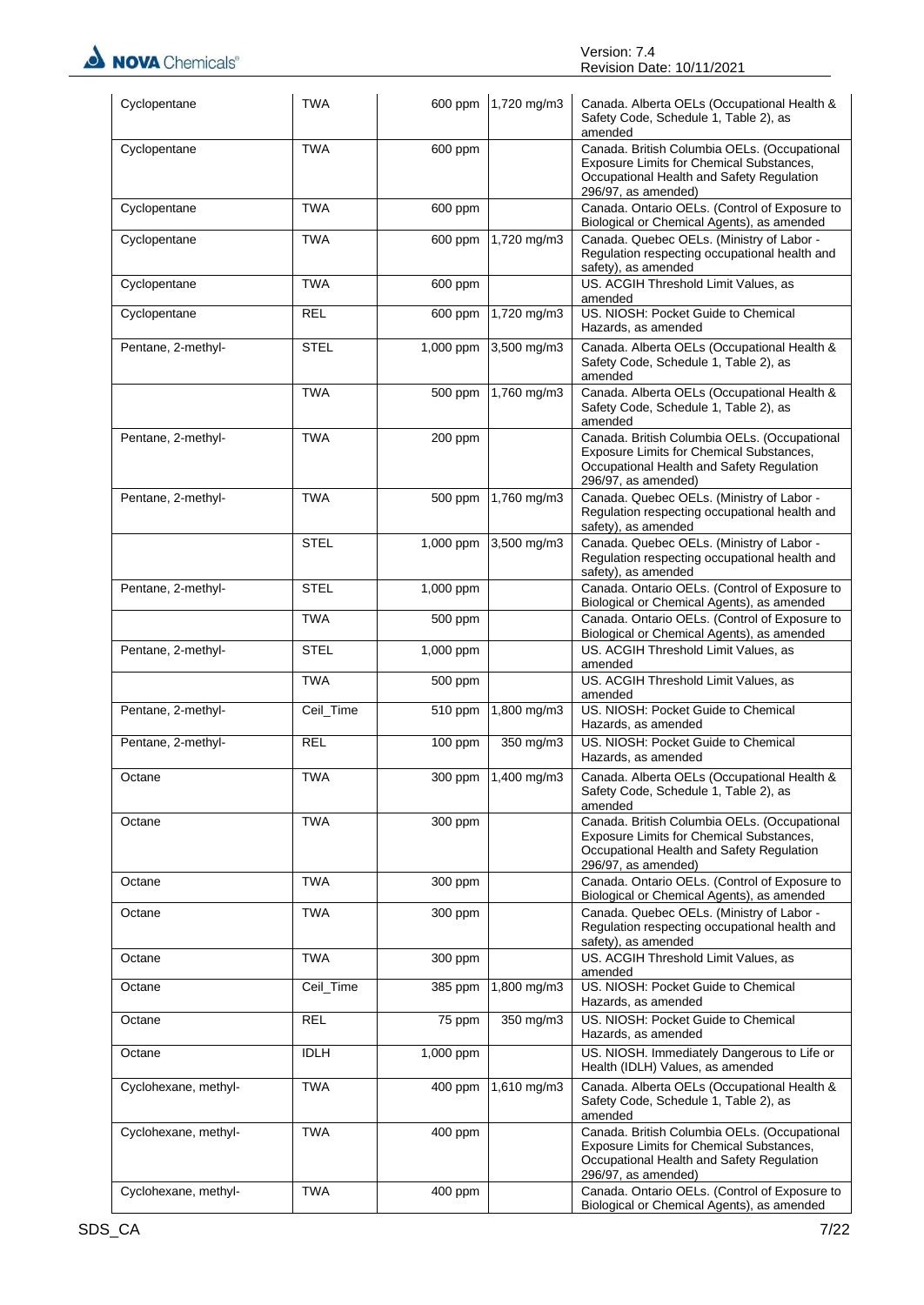| Cyclohexane, methyl- | <b>TWA</b>  |             | 400 ppm 1,610 mg/m3 | Canada. Quebec OELs. (Ministry of Labor -<br>Regulation respecting occupational health and<br>safety), as amended                                            |
|----------------------|-------------|-------------|---------------------|--------------------------------------------------------------------------------------------------------------------------------------------------------------|
| Cyclohexane, methyl- | <b>TWA</b>  | 400 ppm     |                     | US. ACGIH Threshold Limit Values, as<br>amended                                                                                                              |
| Cyclohexane, methyl- | <b>REL</b>  | 400 ppm     | 1,600 mg/m3         | US. NIOSH: Pocket Guide to Chemical<br>Hazards, as amended                                                                                                   |
| Cyclohexane, methyl- | <b>IDLH</b> | 1,200 ppm   |                     | US. NIOSH. Immediately Dangerous to Life or<br>Health (IDLH) Values, as amended                                                                              |
| n-Pentane            | <b>TWA</b>  | 600 ppm     | 1,770 mg/m3         | Canada. Alberta OELs (Occupational Health &<br>Safety Code, Schedule 1, Table 2), as<br>amended                                                              |
| n-Pentane            | <b>TWA</b>  | 1,000 ppm   |                     | Canada. British Columbia OELs. (Occupational<br>Exposure Limits for Chemical Substances,<br>Occupational Health and Safety Regulation<br>296/97, as amended) |
| n-Pentane            | <b>TWA</b>  | 1,000 ppm   |                     | Canada. Ontario OELs. (Control of Exposure to<br>Biological or Chemical Agents), as amended                                                                  |
| n-Pentane            | <b>TWA</b>  | 1,000 ppm   |                     | Canada. Quebec OELs. (Ministry of Labor -<br>Regulation respecting occupational health and<br>safety), as amended                                            |
| n-Pentane            | <b>TWA</b>  | 1,000 ppm   |                     | US. ACGIH Threshold Limit Values, as<br>amended                                                                                                              |
| n-Pentane            | <b>REL</b>  | 120 ppm     | 350 mg/m3           | US. NIOSH: Pocket Guide to Chemical<br>Hazards, as amended                                                                                                   |
| n-Pentane            | Ceil_Time   | 610 ppm     | $1,800$ mg/m3       | US. NIOSH: Pocket Guide to Chemical<br>Hazards, as amended                                                                                                   |
| n-Pentane            | <b>IDLH</b> | 1,500 ppm   |                     | US. NIOSH. Immediately Dangerous to Life or<br>Health (IDLH) Values, as amended                                                                              |
| Heptane, 3-methyl-   | <b>TWA</b>  | 300 ppm     | 1,400 mg/m3         | Canada. Alberta OELs (Occupational Health &<br>Safety Code, Schedule 1, Table 2), as<br>amended                                                              |
| Heptane, 3-methyl-   | <b>TWA</b>  | 300 ppm     |                     | Canada. British Columbia OELs. (Occupational<br>Exposure Limits for Chemical Substances,<br>Occupational Health and Safety Regulation<br>296/97, as amended) |
| Heptane, 3-methyl-   | <b>STEL</b> | 375 ppm     | 1,750 mg/m3         | Canada. Quebec OELs. (Ministry of Labor -<br>Regulation respecting occupational health and<br>safety), as amended                                            |
|                      | <b>TWA</b>  | 300 ppm     | 1,400 mg/m3         | Canada. Quebec OELs. (Ministry of Labor -<br>Regulation respecting occupational health and<br>safety), as amended                                            |
| Heptane, 3-methyl-   | <b>TWA</b>  | 300 ppm     |                     | Canada. Ontario OELs. (Control of Exposure to<br>Biological or Chemical Agents), as amended                                                                  |
| Heptane, 3-methyl-   | <b>TWA</b>  | 300 ppm     |                     | US. ACGIH Threshold Limit Values, as<br>amended                                                                                                              |
| Heptane, 3-methyl-   | Ceil_Time   | 385 ppm     | 1,800 mg/m3         | US. NIOSH: Pocket Guide to Chemical<br>Hazards, as amended                                                                                                   |
| Heptane, 3-methyl-   | <b>REL</b>  | 75 ppm      | 350 mg/m3           | US. NIOSH: Pocket Guide to Chemical<br>Hazards, as amended                                                                                                   |
| Heptane, 3-methyl-   | <b>IDLH</b> | $1,000$ ppm |                     | US. NIOSH. Immediately Dangerous to Life or<br>Health (IDLH) Values, as amended                                                                              |
| Pentane, 3-methyl-   | <b>STEL</b> | 1,000 ppm   | 3,500 mg/m3         | Canada. Alberta OELs (Occupational Health &<br>Safety Code, Schedule 1, Table 2), as<br>amended                                                              |
|                      | <b>TWA</b>  | 500 ppm     | 1,760 mg/m3         | Canada. Alberta OELs (Occupational Health &<br>Safety Code, Schedule 1, Table 2), as<br>amended                                                              |
| Pentane, 3-methyl-   | <b>TWA</b>  | 200 ppm     |                     | Canada. British Columbia OELs. (Occupational<br>Exposure Limits for Chemical Substances,<br>Occupational Health and Safety Regulation<br>296/97, as amended) |
| Pentane, 3-methyl-   | <b>TWA</b>  | 500 ppm     | 1,760 mg/m3         | Canada. Quebec OELs. (Ministry of Labor -<br>Regulation respecting occupational health and<br>safety), as amended                                            |
|                      | <b>STEL</b> | 1,000 ppm   | 3,500 mg/m3         | Canada. Quebec OELs. (Ministry of Labor -<br>Regulation respecting occupational health and<br>safety), as amended                                            |
| Pentane, 3-methyl-   | <b>STEL</b> | 1,000 ppm   |                     | Canada. Ontario OELs. (Control of Exposure to<br>Biological or Chemical Agents), as amended                                                                  |
|                      | <b>TWA</b>  | 500 ppm     |                     | Canada. Ontario OELs. (Control of Exposure to<br>Biological or Chemical Agents), as amended                                                                  |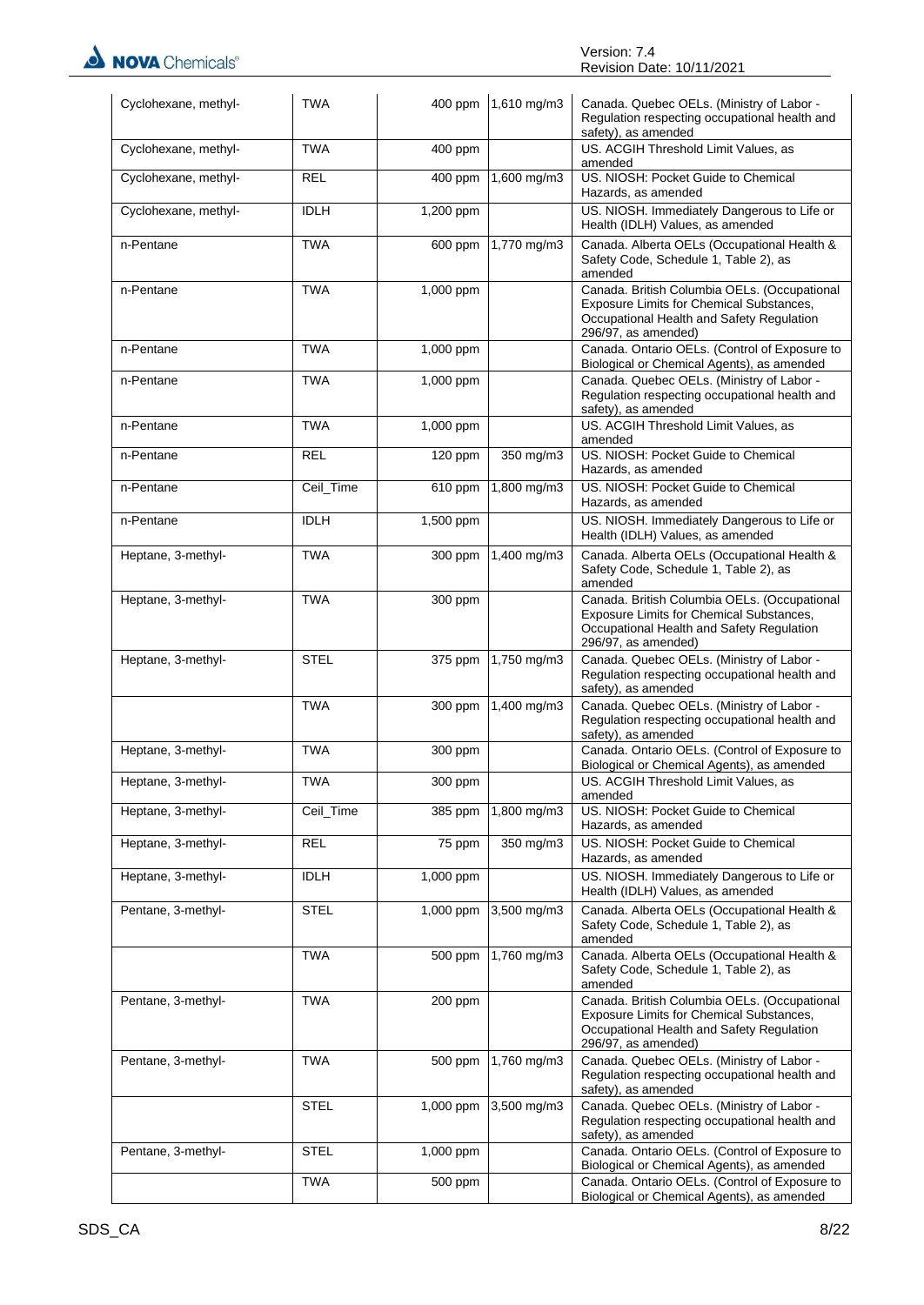

| Pentane, 3-methyl-     | <b>TWA</b>  | 500 ppm   |             | US. ACGIH Threshold Limit Values, as<br>amended                                                                                                              |
|------------------------|-------------|-----------|-------------|--------------------------------------------------------------------------------------------------------------------------------------------------------------|
|                        | <b>STEL</b> | 1,000 ppm |             | US. ACGIH Threshold Limit Values, as<br>amended                                                                                                              |
| Pentane, 3-methyl-     | <b>REL</b>  | $100$ ppm | 350 mg/m3   | US. NIOSH: Pocket Guide to Chemical<br>Hazards, as amended                                                                                                   |
| Pentane, 3-methyl-     | Ceil_Time   | 510 ppm   | 1,800 mg/m3 | US. NIOSH: Pocket Guide to Chemical<br>Hazards, as amended                                                                                                   |
| Benzene, ethyl-        | <b>STEL</b> | 125 ppm   | 543 mg/m3   | Canada. Alberta OELs (Occupational Health &<br>Safety Code, Schedule 1, Table 2), as<br>amended                                                              |
|                        | <b>TWA</b>  | 100 ppm   | 434 mg/m3   | Canada. Alberta OELs (Occupational Health &<br>Safety Code, Schedule 1, Table 2), as<br>amended                                                              |
| Benzene, ethyl-        | <b>TWA</b>  | 20 ppm    |             | Canada. British Columbia OELs. (Occupational<br>Exposure Limits for Chemical Substances,<br>Occupational Health and Safety Regulation<br>296/97, as amended) |
| Benzene, ethyl-        | <b>TWA</b>  | 20 ppm    |             | Canada. Ontario OELs. (Control of Exposure to<br>Biological or Chemical Agents), as amended                                                                  |
| Benzene, ethyl-        | <b>TWA</b>  | 20 ppm    |             | Canada. Quebec OELs. (Ministry of Labor -<br>Regulation respecting occupational health and<br>safety), as amended                                            |
| Benzene, ethyl-        | <b>TWA</b>  | 20 ppm    |             | US. ACGIH Threshold Limit Values, as<br>amended                                                                                                              |
| Benzene, ethyl-        | <b>REL</b>  | 100 ppm   | $435$ mg/m3 | US. NIOSH: Pocket Guide to Chemical<br>Hazards, as amended                                                                                                   |
| Benzene, ethyl-        | <b>STEL</b> | 125 ppm   | 545 mg/m3   | US. NIOSH: Pocket Guide to Chemical<br>Hazards, as amended                                                                                                   |
| Benzene, ethyl-        | <b>IDLH</b> | 800 ppm   |             | US. NIOSH. Immediately Dangerous to Life or<br>Health (IDLH) Values, as amended                                                                              |
| Benzene, dimethyl-     | <b>STEL</b> | 150 ppm   | 651 mg/m3   | Canada. Alberta OELs (Occupational Health &<br>Safety Code, Schedule 1, Table 2), as<br>amended                                                              |
| Benzene, dimethyl-     | <b>TWA</b>  | 100 ppm   |             | Canada. British Columbia OELs. (Occupational<br>Exposure Limits for Chemical Substances,<br>Occupational Health and Safety Regulation<br>296/97, as amended) |
|                        | <b>STEL</b> | 150 ppm   |             | Canada. British Columbia OELs. (Occupational<br>Exposure Limits for Chemical Substances,<br>Occupational Health and Safety Regulation<br>296/97, as amended) |
|                        | <b>TWA</b>  | 100 ppm   | 434 mg/m3   | Canada. Alberta OELs (Occupational Health &<br>Safety Code, Schedule 1, Table 2), as<br>amended                                                              |
| Benzene, dimethyl-     | TWA         | 100 ppm   |             | Canada. Ontario OELs. (Control of Exposure to<br>Biological or Chemical Agents), as amended                                                                  |
|                        | STEL        | 150 ppm   |             | Canada. Ontario OELs. (Control of Exposure to<br>Biological or Chemical Agents), as amended                                                                  |
| Benzene, dimethyl-     | <b>STEL</b> | 150 ppm   | 651 mg/m3   | Canada. Quebec OELs. (Ministry of Labor -<br>Regulation respecting occupational health and<br>safety), as amended                                            |
|                        | TWA         | 100 ppm   | 434 mg/m3   | Canada. Quebec OELs. (Ministry of Labor -<br>Regulation respecting occupational health and<br>safety), as amended                                            |
| Benzene, dimethyl-     | TWA         | 100 ppm   |             | US. ACGIH Threshold Limit Values, as<br>amended                                                                                                              |
|                        | <b>STEL</b> | 150 ppm   |             | US. ACGIH Threshold Limit Values, as<br>amended                                                                                                              |
| Benzene, dimethyl-     | <b>REL</b>  | $100$ ppm | 435 mg/m3   | US. NIOSH: Pocket Guide to Chemical<br>Hazards, as amended                                                                                                   |
| Benzene, dimethyl-     | <b>STEL</b> | 150 ppm   | 655 mg/m3   | US. NIOSH: Pocket Guide to Chemical<br>Hazards, as amended                                                                                                   |
| Pentane, 2,3-dimethyl- | <b>TWA</b>  | 400 ppm   | 1,640 mg/m3 | Canada. Alberta OELs (Occupational Health &<br>Safety Code, Schedule 1, Table 2), as<br>amended                                                              |
|                        | <b>STEL</b> | 500 ppm   | 2,050 mg/m3 | Canada. Alberta OELs (Occupational Health &<br>Safety Code, Schedule 1, Table 2), as<br>amended                                                              |
| Pentane, 2,3-dimethyl- | <b>STEL</b> | 500 ppm   |             | Canada. British Columbia OELs. (Occupational<br>Exposure Limits for Chemical Substances,<br>Occupational Health and Safety Regulation<br>296/97, as amended) |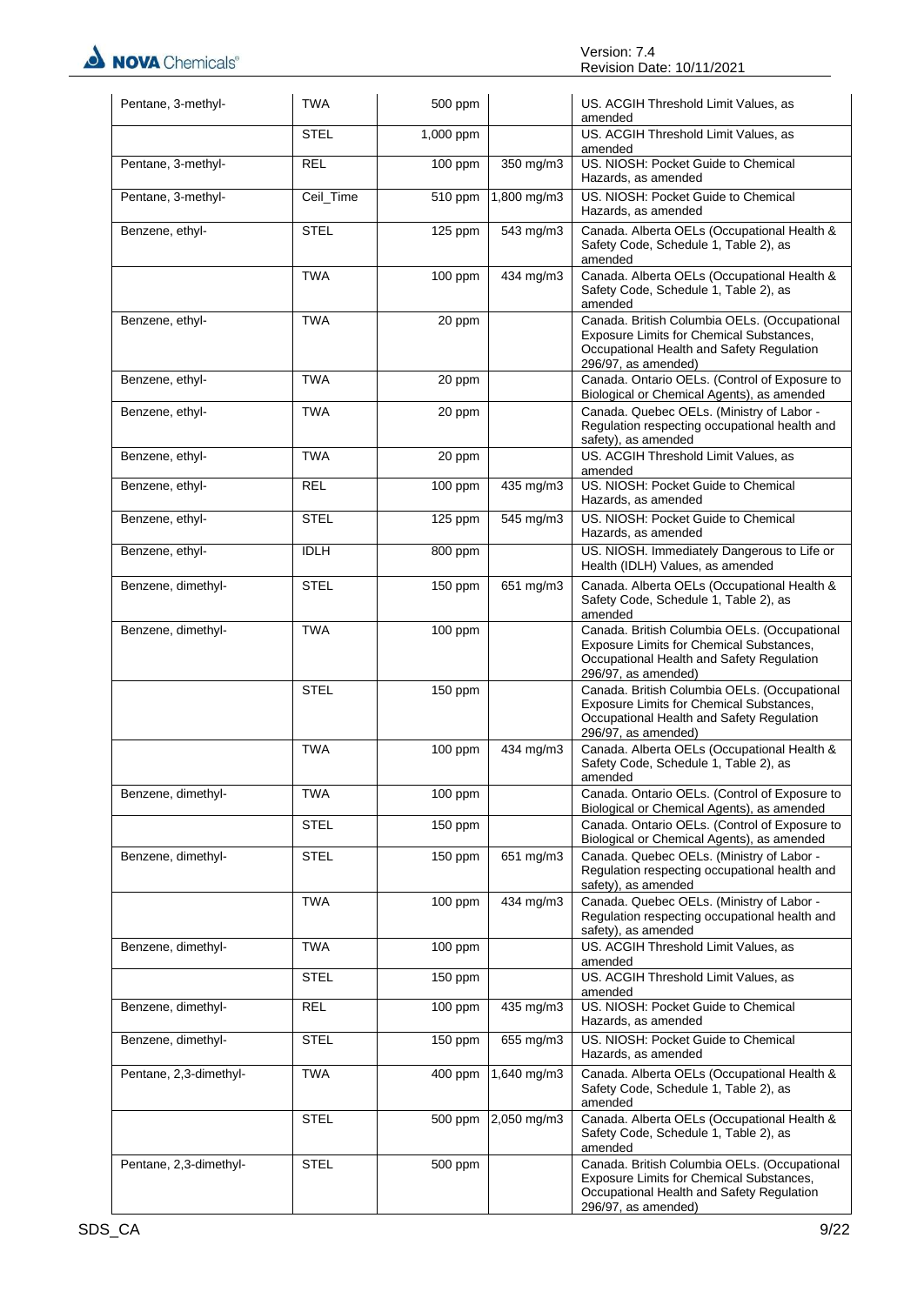NOVA Chemicals®

|                        | <b>TWA</b>  | 400 ppm   |                       | Canada. British Columbia OELs. (Occupational<br>Exposure Limits for Chemical Substances,<br>Occupational Health and Safety Regulation<br>296/97, as amended) |
|------------------------|-------------|-----------|-----------------------|--------------------------------------------------------------------------------------------------------------------------------------------------------------|
| Pentane, 2,3-dimethyl- | <b>TWA</b>  | 400 ppm   |                       | Canada. Ontario OELs. (Control of Exposure to<br>Biological or Chemical Agents), as amended                                                                  |
|                        | <b>STEL</b> | 500 ppm   |                       | Canada. Ontario OELs. (Control of Exposure to<br>Biological or Chemical Agents), as amended                                                                  |
| Pentane, 2,3-dimethyl- | <b>TWA</b>  | 400 ppm   |                       | US. ACGIH Threshold Limit Values, as<br>amended                                                                                                              |
|                        | <b>STEL</b> | 500 ppm   |                       | US. ACGIH Threshold Limit Values, as<br>amended                                                                                                              |
| Toluene                | <b>TWA</b>  | 50 ppm    | 188 mg/m3             | Canada. Alberta OELs (Occupational Health &<br>Safety Code, Schedule 1, Table 2), as<br>amended                                                              |
| Toluene                | <b>TWA</b>  | 20 ppm    |                       | Canada. British Columbia OELs. (Occupational<br>Exposure Limits for Chemical Substances,<br>Occupational Health and Safety Regulation<br>296/97, as amended) |
| Toluene                | <b>TWA</b>  | 20 ppm    |                       | Canada. Ontario OELs. (Control of Exposure to<br>Biological or Chemical Agents), as amended                                                                  |
| Toluene                | <b>TWA</b>  | 50 ppm    | 188 mg/m3             | Canada. Quebec OELs. (Ministry of Labor -<br>Regulation respecting occupational health and<br>safety), as amended                                            |
| Toluene                | <b>TWA</b>  | 20 ppm    |                       | US. ACGIH Threshold Limit Values, as<br>amended                                                                                                              |
| Toluene                | <b>STEL</b> | 150 ppm   | 560 mg/m3             | US. NIOSH: Pocket Guide to Chemical<br>Hazards, as amended                                                                                                   |
| Toluene                | <b>REL</b>  | 100 ppm   | $375 \,\mathrm{mg/m}$ | US. NIOSH: Pocket Guide to Chemical<br>Hazards, as amended                                                                                                   |
| Toluene                | <b>IDLH</b> | 500 ppm   |                       | US. NIOSH. Immediately Dangerous to Life or<br>Health (IDLH) Values, as amended                                                                              |
| Hexane, 2-methyl-      | <b>TWA</b>  | 400 ppm   | 1,640 mg/m3           | Canada. Alberta OELs (Occupational Health &<br>Safety Code, Schedule 1, Table 2), as<br>amended                                                              |
|                        | <b>STEL</b> | 500 ppm   | 2,050 mg/m3           | Canada. Alberta OELs (Occupational Health &<br>Safety Code, Schedule 1, Table 2), as<br>amended                                                              |
| Hexane, 2-methyl-      | <b>STEL</b> | 500 ppm   |                       | Canada. British Columbia OELs. (Occupational<br>Exposure Limits for Chemical Substances,<br>Occupational Health and Safety Regulation<br>296/97, as amended) |
|                        | <b>TWA</b>  | 400 ppm   |                       | Canada. British Columbia OELs. (Occupational<br>Exposure Limits for Chemical Substances,<br>Occupational Health and Safety Regulation<br>296/97, as amended) |
| Hexane, 2-methyl-      | STEL        | 500 ppm   |                       | Canada. Ontario OELs. (Control of Exposure to<br>Biological or Chemical Agents), as amended                                                                  |
|                        | <b>TWA</b>  | 400 ppm   |                       | Canada. Ontario OELs. (Control of Exposure to<br>Biological or Chemical Agents), as amended                                                                  |
| Hexane, 2-methyl-      | <b>STEL</b> | 500 ppm   |                       | US. ACGIH Threshold Limit Values, as<br>amended                                                                                                              |
|                        | <b>TWA</b>  | 400 ppm   |                       | US. ACGIH Threshold Limit Values, as<br>amended                                                                                                              |
| Benzene                | <b>STEL</b> | $2.5$ ppm | $8$ mg/m $3$          | Canada. Alberta OELs (Occupational Health &<br>Safety Code, Schedule 1, Table 2), as<br>amended                                                              |
|                        | <b>TWA</b>  | $0.5$ ppm | $1.6$ mg/m $3$        | Canada. Alberta OELs (Occupational Health &<br>Safety Code, Schedule 1, Table 2), as<br>amended                                                              |
| Benzene                | STEL        | $2.5$ ppm |                       | Canada. British Columbia OELs. (Occupational<br>Exposure Limits for Chemical Substances,<br>Occupational Health and Safety Regulation<br>296/97, as amended) |
|                        | <b>TWA</b>  | $0.5$ ppm |                       | Canada. British Columbia OELs. (Occupational<br>Exposure Limits for Chemical Substances,<br>Occupational Health and Safety Regulation<br>296/97, as amended) |
| Benzene                | <b>STEL</b> | $2.5$ ppm |                       | Canada. Ontario OELs. (Control of Exposure to<br>Biological or Chemical Agents), as amended                                                                  |
|                        | <b>TWA</b>  | $0.5$ ppm |                       | Canada. Ontario OELs. (Control of Exposure to<br>Biological or Chemical Agents), as amended                                                                  |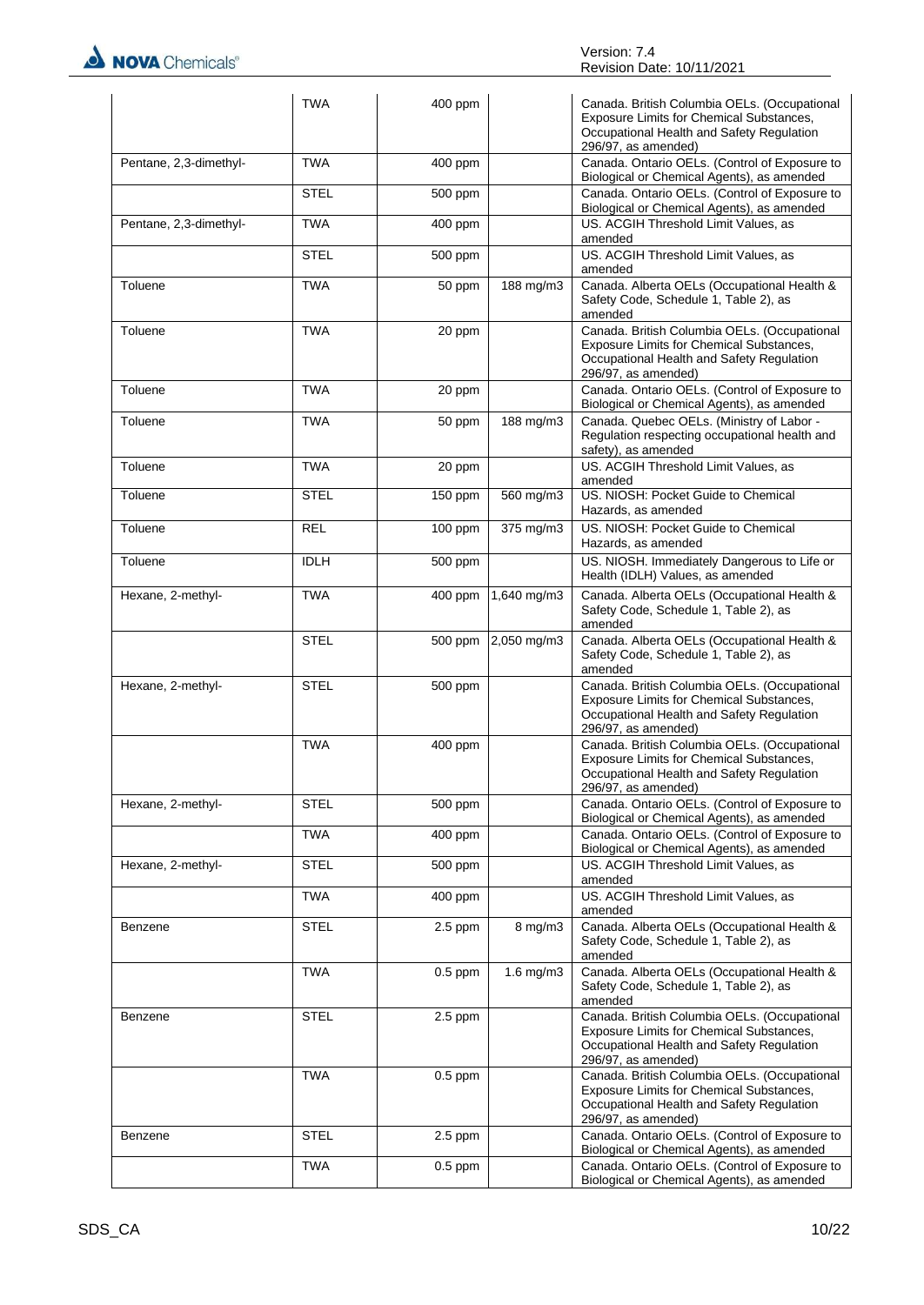

| Benzene        | <b>TWA</b>  | 1 ppm                | $3$ mg/m $3$ | Canada. Quebec OELs. (Ministry of Labor -<br>Regulation respecting occupational health and<br>safety), as amended                                            |
|----------------|-------------|----------------------|--------------|--------------------------------------------------------------------------------------------------------------------------------------------------------------|
|                | <b>STEL</b> | 5 ppm                | 15.5 mg/m3   | Canada. Quebec OELs. (Ministry of Labor -<br>Regulation respecting occupational health and<br>safety), as amended                                            |
| Benzene        | <b>STEL</b> | $2.5$ ppm            |              | US. ACGIH Threshold Limit Values, as<br>amended                                                                                                              |
|                | <b>TWA</b>  | $0.5$ ppm            |              | US. ACGIH Threshold Limit Values, as<br>amended                                                                                                              |
| Benzene        | <b>REL</b>  | $0.1$ ppm            |              | US. NIOSH: Pocket Guide to Chemical<br>Hazards, as amended                                                                                                   |
| Benzene        | <b>STEL</b> | 1 ppm                |              | US. NIOSH: Pocket Guide to Chemical<br>Hazards, as amended                                                                                                   |
| Benzene        | <b>IDLH</b> | $\overline{500}$ ppm |              | US. NIOSH. Immediately Dangerous to Life or<br>Health (IDLH) Values, as amended                                                                              |
| Heptane        | <b>TWA</b>  | 400 ppm              | 1,640 mg/m3  | Canada. Alberta OELs (Occupational Health &<br>Safety Code, Schedule 1, Table 2), as<br>amended                                                              |
|                | <b>STEL</b> | 500 ppm              | 2,050 mg/m3  | Canada. Alberta OELs (Occupational Health &<br>Safety Code, Schedule 1, Table 2), as<br>amended                                                              |
| Heptane        | <b>STEL</b> | 500 ppm              |              | Canada. British Columbia OELs. (Occupational<br>Exposure Limits for Chemical Substances,<br>Occupational Health and Safety Regulation<br>296/97, as amended) |
|                | <b>TWA</b>  | 400 ppm              |              | Canada. British Columbia OELs. (Occupational<br>Exposure Limits for Chemical Substances,<br>Occupational Health and Safety Regulation<br>296/97, as amended) |
| Heptane        | <b>STEL</b> | 500 ppm              |              | Canada. Ontario OELs. (Control of Exposure to<br>Biological or Chemical Agents), as amended                                                                  |
|                | TWA         | 400 ppm              |              | Canada. Ontario OELs. (Control of Exposure to<br>Biological or Chemical Agents), as amended                                                                  |
| Heptane        | <b>STEL</b> | 500 ppm              |              | Canada. Quebec OELs. (Ministry of Labor -<br>Regulation respecting occupational health and<br>safety), as amended                                            |
|                | <b>TWA</b>  | 400 ppm              |              | Canada. Quebec OELs. (Ministry of Labor -<br>Regulation respecting occupational health and<br>safety), as amended                                            |
| Heptane        | <b>TWA</b>  | 400 ppm              |              | US. ACGIH Threshold Limit Values, as<br>amended                                                                                                              |
|                | STEL        | 500 ppm              |              | US. ACGIH Threshold Limit Values, as<br>amended                                                                                                              |
| Heptane        | <b>REI</b>  | 85 ppm               | $350$ mg/m3  | US. NIOSH: Pocket Guide to Chemical<br>Hazards, as amended                                                                                                   |
| Heptane        | Ceil_Time   | 440 ppm              | 1,800 mg/m3  | US. NIOSH: Pocket Guide to Chemical<br>Hazards, as amended                                                                                                   |
| Heptane        | <b>IDLH</b> | $\overline{750}$ ppm |              | US. NIOSH. Immediately Dangerous to Life or<br>Health (IDLH) Values, as amended                                                                              |
| Nonane         | <b>TWA</b>  | 200 ppm              | 1,050 mg/m3  | Canada. Alberta OELs (Occupational Health &<br>Safety Code, Schedule 1, Table 2), as<br>amended                                                              |
| Nonane         | <b>TWA</b>  | 200 ppm              |              | Canada. British Columbia OELs. (Occupational<br>Exposure Limits for Chemical Substances,<br>Occupational Health and Safety Regulation<br>296/97, as amended) |
| Nonane         | <b>TWA</b>  | 200 ppm              | 1,050 mg/m3  | Canada. Quebec OELs. (Ministry of Labor -<br>Regulation respecting occupational health and<br>safety), as amended                                            |
| Nonane         | <b>TWA</b>  | 200 ppm              |              | Canada. Ontario OELs. (Control of Exposure to<br>Biological or Chemical Agents), as amended                                                                  |
| Nonane         | <b>TWA</b>  | 200 ppm              |              | US. ACGIH Threshold Limit Values, as<br>amended                                                                                                              |
| Nonane         | <b>REL</b>  | 200 ppm              | 1,050 mg/m3  | US. NIOSH: Pocket Guide to Chemical<br>Hazards, as amended                                                                                                   |
| 2-Methylbutane | <b>TWA</b>  | 600 ppm              | 1,770 mg/m3  | Canada. Alberta OELs (Occupational Health &<br>Safety Code, Schedule 1, Table 2), as<br>amended                                                              |
| 2-Methylbutane | <b>TWA</b>  | 1,000 ppm            |              | Canada. British Columbia OELs. (Occupational<br>Exposure Limits for Chemical Substances,<br>Occupational Health and Safety Regulation<br>296/97, as amended) |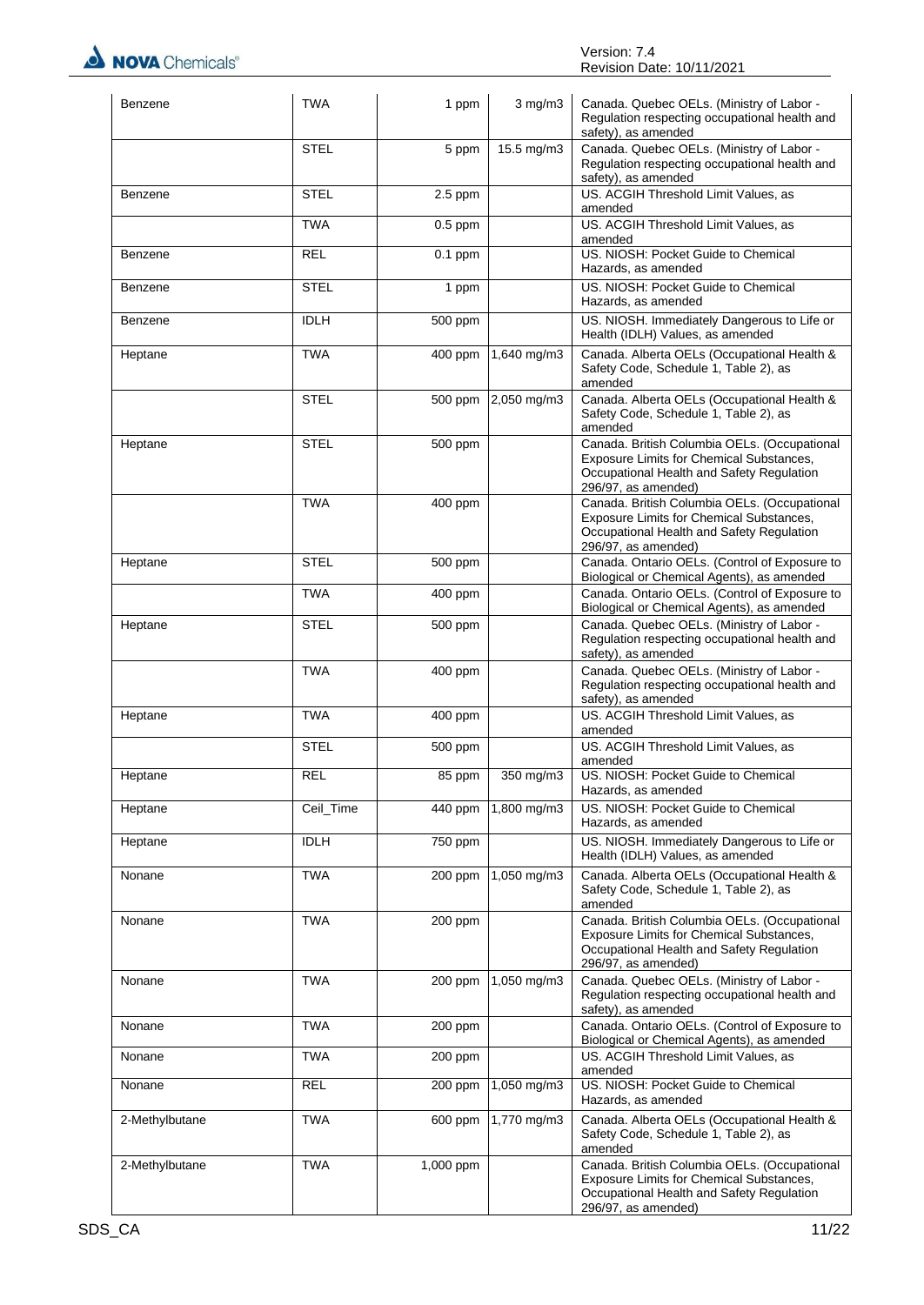| 2-Methylbutane             | <b>TWA</b>  | 1,000 ppm |             | Canada. Ontario OELs. (Control of Exposure to<br>Biological or Chemical Agents), as amended                                                                  |
|----------------------------|-------------|-----------|-------------|--------------------------------------------------------------------------------------------------------------------------------------------------------------|
| 2-Methylbutane             | <b>TWA</b>  | 1,000 ppm |             | Canada. Quebec OELs. (Ministry of Labor -<br>Regulation respecting occupational health and<br>safety), as amended                                            |
| 2-Methylbutane             | <b>TWA</b>  | 1,000 ppm |             | US. ACGIH Threshold Limit Values, as<br>amended                                                                                                              |
| Pentane, 2,4-dimethyl-     | <b>STEL</b> | 500 ppm   | 2,050 mg/m3 | Canada. Alberta OELs (Occupational Health &<br>Safety Code, Schedule 1, Table 2), as<br>amended                                                              |
|                            | <b>TWA</b>  | 400 ppm   | 1,640 mg/m3 | Canada. Alberta OELs (Occupational Health &<br>Safety Code, Schedule 1, Table 2), as<br>amended                                                              |
| Pentane, 2,4-dimethyl-     | <b>STEL</b> | 500 ppm   |             | Canada. British Columbia OELs. (Occupational<br>Exposure Limits for Chemical Substances,<br>Occupational Health and Safety Regulation<br>296/97, as amended) |
|                            | <b>TWA</b>  | 400 ppm   |             | Canada. British Columbia OELs. (Occupational<br>Exposure Limits for Chemical Substances,<br>Occupational Health and Safety Regulation<br>296/97, as amended) |
| Pentane, 2,4-dimethyl-     | <b>TWA</b>  | 400 ppm   |             | Canada. Ontario OELs. (Control of Exposure to<br>Biological or Chemical Agents), as amended                                                                  |
|                            | <b>STEL</b> | 500 ppm   |             | Canada. Ontario OELs. (Control of Exposure to<br>Biological or Chemical Agents), as amended                                                                  |
| Pentane, 2,4-dimethyl-     | <b>STEL</b> | 500 ppm   |             | US. ACGIH Threshold Limit Values, as<br>amended                                                                                                              |
|                            | <b>TWA</b>  | 400 ppm   |             | US. ACGIH Threshold Limit Values, as<br>amended                                                                                                              |
| 2,2,3,4-Tetramethylpentane | <b>TWA</b>  | 200 ppm   | 1,050 mg/m3 | Canada. Alberta OELs (Occupational Health &<br>Safety Code, Schedule 1, Table 2), as<br>amended                                                              |
| 2,2,3,4-Tetramethylpentane | <b>TWA</b>  | 200 ppm   |             | Canada. British Columbia OELs. (Occupational<br>Exposure Limits for Chemical Substances,<br>Occupational Health and Safety Regulation<br>296/97, as amended) |
| 2,2,3,4-Tetramethylpentane | <b>TWA</b>  | 200 ppm   | 1,050 mg/m3 | Canada. Quebec OELs. (Ministry of Labor -<br>Regulation respecting occupational health and<br>safety), as amended                                            |
| 2,2,3,4-Tetramethylpentane | <b>TWA</b>  | 200 ppm   |             | Canada. Ontario OELs. (Control of Exposure to<br>Biological or Chemical Agents), as amended                                                                  |
| 2,2,3,4-Tetramethylpentane | <b>TWA</b>  | 200 ppm   |             | US. ACGIH Threshold Limit Values, as<br>amended                                                                                                              |
| 2,2,3,4-Tetramethylpentane | <b>REL</b>  | $200$ ppm | 1,050 mg/m3 | US. NIOSH: Pocket Guide to Chemical<br>Hazards, as amended                                                                                                   |
| 2,2-Dimethylpentane        | TWA         | 400 ppm   | 1,640 mg/m3 | Canada. Alberta OELs (Occupational Health &<br>Safety Code, Schedule 1, Table 2), as<br>amended                                                              |
|                            | <b>STEL</b> | 500 ppm   | 2,050 mg/m3 | Canada. Alberta OELs (Occupational Health &<br>Safety Code, Schedule 1, Table 2), as<br>amended                                                              |
| 2,2-Dimethylpentane        | <b>TWA</b>  | 400 ppm   |             | Canada. British Columbia OELs. (Occupational<br>Exposure Limits for Chemical Substances,<br>Occupational Health and Safety Regulation<br>296/97, as amended) |
|                            | <b>STEL</b> | 500 ppm   |             | Canada. British Columbia OELs. (Occupational<br>Exposure Limits for Chemical Substances,<br>Occupational Health and Safety Regulation<br>296/97, as amended) |
| 2,2-Dimethylpentane        | <b>STEL</b> | 500 ppm   |             | Canada. Ontario OELs. (Control of Exposure to<br>Biological or Chemical Agents), as amended                                                                  |
|                            | TWA         | 400 ppm   |             | Canada. Ontario OELs. (Control of Exposure to<br>Biological or Chemical Agents), as amended                                                                  |
| 2,2-Dimethylpentane        | <b>STEL</b> | 500 ppm   |             | US. ACGIH Threshold Limit Values, as<br>amended                                                                                                              |
|                            | <b>TWA</b>  | 400 ppm   |             | US. ACGIH Threshold Limit Values, as<br>amended                                                                                                              |
| 3,3-Dimethylhexane         | <b>TWA</b>  | 300 ppm   | 1,400 mg/m3 | Canada. Alberta OELs (Occupational Health &<br>Safety Code, Schedule 1, Table 2), as<br>amended                                                              |
| 3,3-Dimethylhexane         | <b>TWA</b>  | 300 ppm   |             | Canada. British Columbia OELs. (Occupational<br>Exposure Limits for Chemical Substances,<br>Occupational Health and Safety Regulation<br>296/97, as amended) |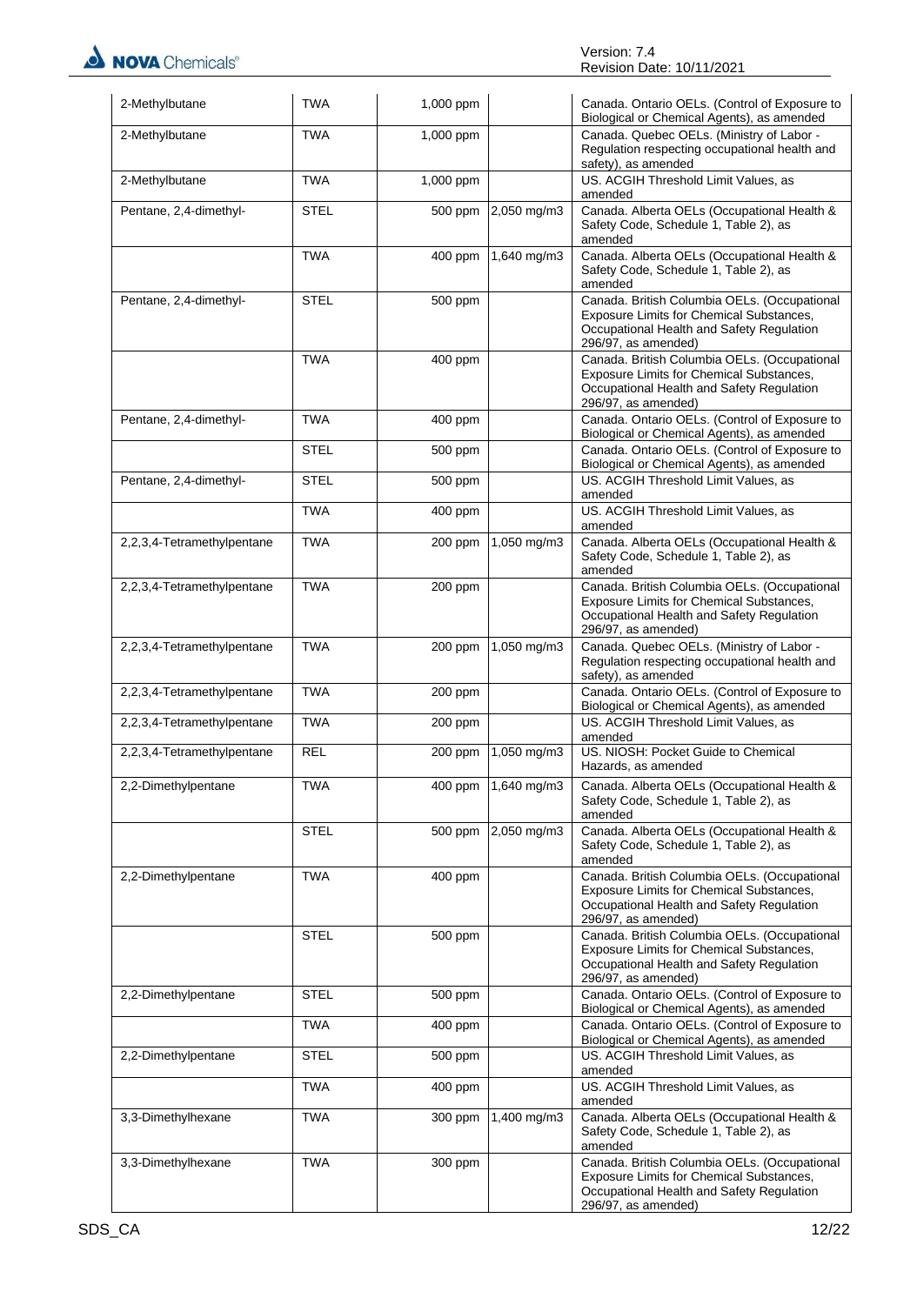NOVA Chemicals®

| 3,3-Dimethylhexane | <b>TWA</b>  | 300 ppm   |             | Canada. Ontario OELs. (Control of Exposure to<br>Biological or Chemical Agents), as amended                                                                  |
|--------------------|-------------|-----------|-------------|--------------------------------------------------------------------------------------------------------------------------------------------------------------|
| 3,3-Dimethylhexane | <b>TWA</b>  | 300 ppm   | 1,400 mg/m3 | Canada. Quebec OELs. (Ministry of Labor -<br>Regulation respecting occupational health and<br>safety), as amended                                            |
|                    | <b>STEL</b> | 375 ppm   | 1,750 mg/m3 | Canada. Quebec OELs. (Ministry of Labor -<br>Regulation respecting occupational health and<br>safety), as amended                                            |
| 3,3-Dimethylhexane | <b>TWA</b>  | 300 ppm   |             | US. ACGIH Threshold Limit Values, as<br>amended                                                                                                              |
| 3,3-Dimethylhexane | Ceil_Time   | 385 ppm   | 1,800 mg/m3 | US. NIOSH: Pocket Guide to Chemical<br>Hazards, as amended                                                                                                   |
| 3,3-Dimethylhexane | <b>REL</b>  | 75 ppm    | 350 mg/m3   | US. NIOSH: Pocket Guide to Chemical<br>Hazards, as amended                                                                                                   |
| 3,3-Dimethylhexane | <b>IDLH</b> | 1,000 ppm |             | US. NIOSH. Immediately Dangerous to Life or<br>Health (IDLH) Values, as amended                                                                              |
| Hexane, 3-methyl-  | <b>TWA</b>  | 400 ppm   | 1,640 mg/m3 | Canada. Alberta OELs (Occupational Health &<br>Safety Code, Schedule 1, Table 2), as<br>amended                                                              |
|                    | <b>STEL</b> | 500 ppm   | 2,050 mg/m3 | Canada. Alberta OELs (Occupational Health &<br>Safety Code, Schedule 1, Table 2), as<br>amended                                                              |
| Hexane, 3-methyl-  | <b>TWA</b>  | 400 ppm   |             | Canada. British Columbia OELs. (Occupational<br>Exposure Limits for Chemical Substances,<br>Occupational Health and Safety Regulation<br>296/97, as amended) |
|                    | <b>STEL</b> | 500 ppm   |             | Canada. British Columbia OELs. (Occupational<br>Exposure Limits for Chemical Substances,<br>Occupational Health and Safety Regulation<br>296/97, as amended) |
| Hexane, 3-methyl-  | <b>STEL</b> | 500 ppm   |             | Canada. Ontario OELs. (Control of Exposure to<br>Biological or Chemical Agents), as amended                                                                  |
|                    | <b>TWA</b>  | 400 ppm   |             | Canada. Ontario OELs. (Control of Exposure to<br>Biological or Chemical Agents), as amended                                                                  |
| Hexane, 3-methyl-  | TWA         | 400 ppm   |             | US. ACGIH Threshold Limit Values, as<br>amended                                                                                                              |
|                    | <b>STEL</b> | 500 ppm   |             | US. ACGIH Threshold Limit Values, as<br>amended                                                                                                              |
| Pentane, 3-ethyl-  | <b>TWA</b>  | 400 ppm   | 1,640 mg/m3 | Canada. Alberta OELs (Occupational Health &<br>Safety Code, Schedule 1, Table 2), as<br>amended                                                              |
|                    | <b>STEL</b> | 500 ppm   | 2,050 mg/m3 | Canada. Alberta OELs (Occupational Health &<br>Safety Code, Schedule 1, Table 2), as<br>amended                                                              |
| Pentane, 3-ethyl-  | <b>STEL</b> | $500$ ppm |             | Canada. British Columbia OELs. (Occupational<br>Exposure Limits for Chemical Substances,<br>Occupational Health and Safety Regulation<br>296/97, as amended) |
|                    | <b>TWA</b>  | 400 ppm   |             | Canada. British Columbia OELs. (Occupational<br>Exposure Limits for Chemical Substances,<br>Occupational Health and Safety Regulation<br>296/97, as amended) |
| Pentane, 3-ethyl-  | <b>STEL</b> | 500 ppm   |             | Canada. Ontario OELs. (Control of Exposure to<br>Biological or Chemical Agents), as amended                                                                  |
|                    | <b>TWA</b>  | 400 ppm   |             | Canada. Ontario OELs. (Control of Exposure to<br>Biological or Chemical Agents), as amended                                                                  |
| Pentane, 3-ethyl-  | TWA         | 400 ppm   |             | US. ACGIH Threshold Limit Values, as<br>amended                                                                                                              |
|                    | STEL        | 500 ppm   |             | US. ACGIH Threshold Limit Values, as<br>amended                                                                                                              |
| 2-Methylheptane    | <b>TWA</b>  | 300 ppm   | 1,400 mg/m3 | Canada. Alberta OELs (Occupational Health &<br>Safety Code, Schedule 1, Table 2), as<br>amended                                                              |
| 2-Methylheptane    | <b>TWA</b>  | 300 ppm   |             | Canada. British Columbia OELs. (Occupational<br>Exposure Limits for Chemical Substances,<br>Occupational Health and Safety Regulation<br>296/97, as amended) |
| 2-Methylheptane    | <b>TWA</b>  | 300 ppm   |             | Canada. Ontario OELs. (Control of Exposure to<br>Biological or Chemical Agents), as amended                                                                  |
| 2-Methylheptane    | <b>TWA</b>  | 300 ppm   | 1,400 mg/m3 | Canada. Quebec OELs. (Ministry of Labor -<br>Regulation respecting occupational health and<br>safety), as amended                                            |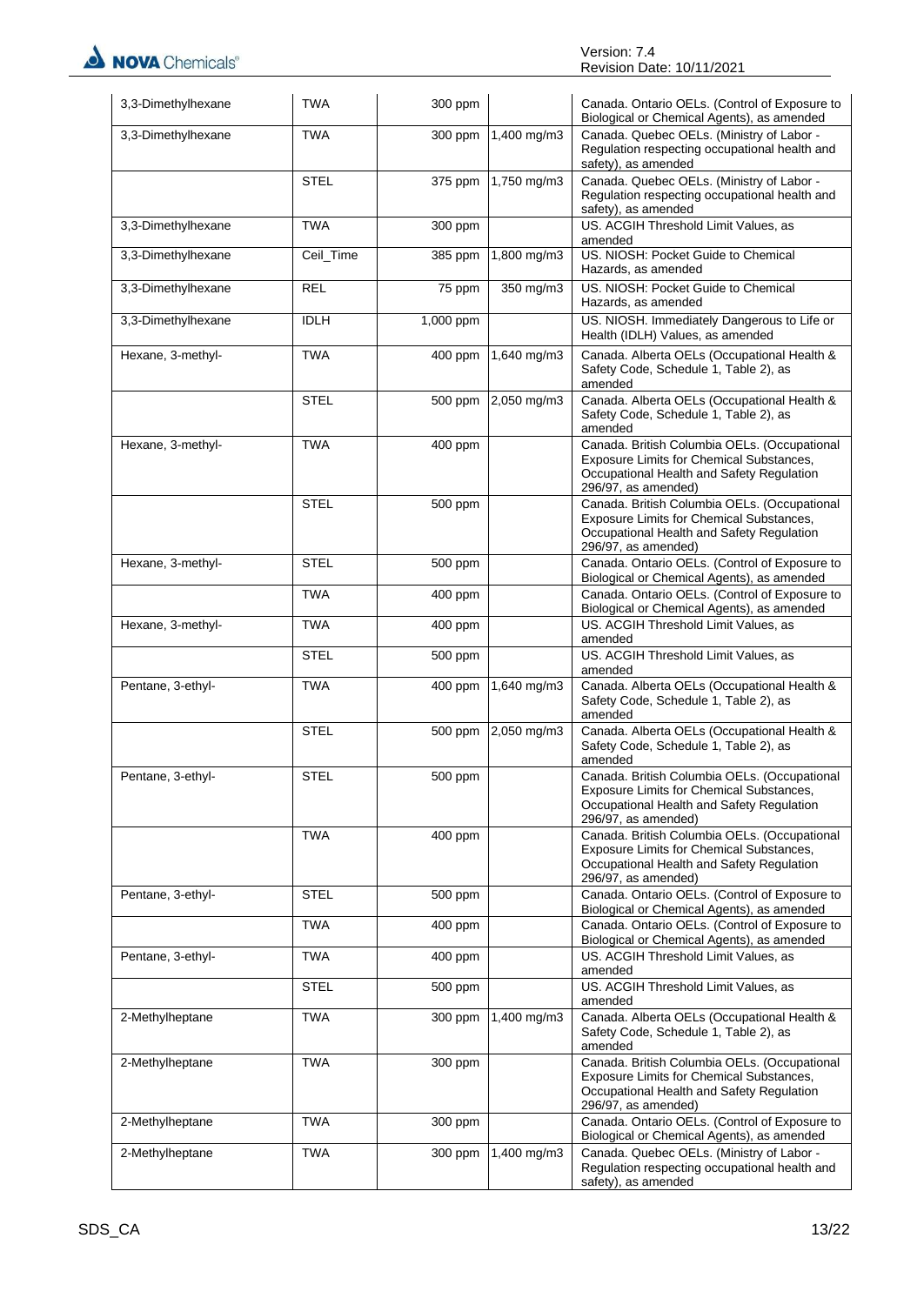NOVA Chemicals®

|                       | <b>STEL</b> | 375 ppm   | 1,750 mg/m3 | Canada. Quebec OELs. (Ministry of Labor -<br>Regulation respecting occupational health and<br>safety), as amended                                            |
|-----------------------|-------------|-----------|-------------|--------------------------------------------------------------------------------------------------------------------------------------------------------------|
| 2-Methylheptane       | <b>TWA</b>  | 300 ppm   |             | US. ACGIH Threshold Limit Values, as<br>amended                                                                                                              |
| 2-Methylheptane       | <b>REL</b>  | 75 ppm    | 350 mg/m3   | US. NIOSH: Pocket Guide to Chemical<br>Hazards, as amended                                                                                                   |
| 2-Methylheptane       | Ceil_Time   | 385 ppm   | 1,800 mg/m3 | US. NIOSH: Pocket Guide to Chemical<br>Hazards, as amended                                                                                                   |
| 2-Methylheptane       | <b>IDLH</b> | 1,000 ppm |             | US. NIOSH. Immediately Dangerous to Life or<br>Health (IDLH) Values, as amended                                                                              |
| Hexane, 3,4-dimethyl- | <b>TWA</b>  | 300 ppm   | 1,400 mg/m3 | Canada. Alberta OELs (Occupational Health &<br>Safety Code, Schedule 1, Table 2), as<br>amended                                                              |
| Hexane, 3,4-dimethyl- | <b>TWA</b>  | 300 ppm   |             | Canada. Ontario OELs. (Control of Exposure to<br>Biological or Chemical Agents), as amended                                                                  |
| Hexane, 3,4-dimethyl- | <b>STEL</b> | 375 ppm   | 1,750 mg/m3 | Canada. Quebec OELs. (Ministry of Labor -<br>Regulation respecting occupational health and<br>safety), as amended                                            |
|                       | <b>TWA</b>  | 300 ppm   | 1,400 mg/m3 | Canada. Quebec OELs. (Ministry of Labor -<br>Regulation respecting occupational health and<br>safety), as amended                                            |
| Hexane, 3,4-dimethyl- | <b>TWA</b>  | 300 ppm   |             | Canada. British Columbia OELs. (Occupational<br>Exposure Limits for Chemical Substances,<br>Occupational Health and Safety Regulation<br>296/97, as amended) |
| Hexane, 3,4-dimethyl- | <b>TWA</b>  | 300 ppm   |             | US. ACGIH Threshold Limit Values, as<br>amended                                                                                                              |
| Hexane, 3,4-dimethyl- | Ceil_Time   | 385 ppm   | 1,800 mg/m3 | US. NIOSH: Pocket Guide to Chemical<br>Hazards, as amended                                                                                                   |
| Hexane, 3,4-dimethyl- | <b>REL</b>  | 75 ppm    | 350 mg/m3   | US. NIOSH: Pocket Guide to Chemical<br>Hazards, as amended                                                                                                   |
| Hexane, 3,4-dimethyl- | <b>IDLH</b> | 1,000 ppm |             | US. NIOSH. Immediately Dangerous to Life or<br>Health (IDLH) Values, as amended                                                                              |
| Hexane, 3-ethyl-      | <b>TWA</b>  | 300 ppm   | 1,400 mg/m3 | Canada. Alberta OELs (Occupational Health &<br>Safety Code, Schedule 1, Table 2), as<br>amended                                                              |
| Hexane, 3-ethyl-      | <b>TWA</b>  | 300 ppm   |             | Canada. British Columbia OELs. (Occupational<br>Exposure Limits for Chemical Substances,<br>Occupational Health and Safety Regulation<br>296/97, as amended) |
| Hexane, 3-ethyl-      | <b>TWA</b>  | 300 ppm   |             | Canada. Ontario OELs. (Control of Exposure to<br>Biological or Chemical Agents), as amended                                                                  |
| Hexane, 3-ethyl-      | <b>STEL</b> | 375 ppm   | 1,750 mg/m3 | Canada. Quebec OELs. (Ministry of Labor -<br>Regulation respecting occupational health and<br>safety), as amended                                            |
|                       | <b>TWA</b>  | 300 ppm   | 1,400 mg/m3 | Canada. Quebec OELs. (Ministry of Labor -<br>Regulation respecting occupational health and<br>safety), as amended                                            |
| Hexane, 3-ethyl-      | <b>TWA</b>  | 300 ppm   |             | US. ACGIH Threshold Limit Values, as<br>amended                                                                                                              |
| Hexane, 3-ethyl-      | <b>REL</b>  | 75 ppm    | 350 mg/m3   | US. NIOSH: Pocket Guide to Chemical<br>Hazards, as amended                                                                                                   |
| Hexane, 3-ethyl-      | Ceil_Time   | 385 ppm   | 1,800 mg/m3 | US. NIOSH: Pocket Guide to Chemical<br>Hazards, as amended                                                                                                   |
| Hexane, 3-ethyl-      | <b>IDLH</b> | 1,000 ppm |             | US. NIOSH. Immediately Dangerous to Life or<br>Health (IDLH) Values, as amended                                                                              |

### **Biological Limit Values**

| <b>Chemical Identity</b>                             | <b>Exposure Limit Values</b>   | <b>Source</b>    |
|------------------------------------------------------|--------------------------------|------------------|
| Hexane (2,5-Hexanedion,                              | $0.5$ mg/l (Urine)             | ACGIH BEI        |
| without hydrolysis: Sampling<br>time: End of shift.) |                                |                  |
| Benzene, ethyl- (Sum of                              | 0.15 g/g (Creatinine in urine) | <b>ACGIH BEI</b> |
| mandelic acid and                                    |                                |                  |
| phenylglyoxylic acid:                                |                                |                  |
| Sampling time: End of shift.)                        |                                |                  |
| Benzene, dimethyl-                                   | 1.5 g/g (Creatinine in urine)  | <b>ACGIH BEI</b> |
| (Methylhippuric acids:                               |                                |                  |
| Sampling time: End of shift.)                        |                                |                  |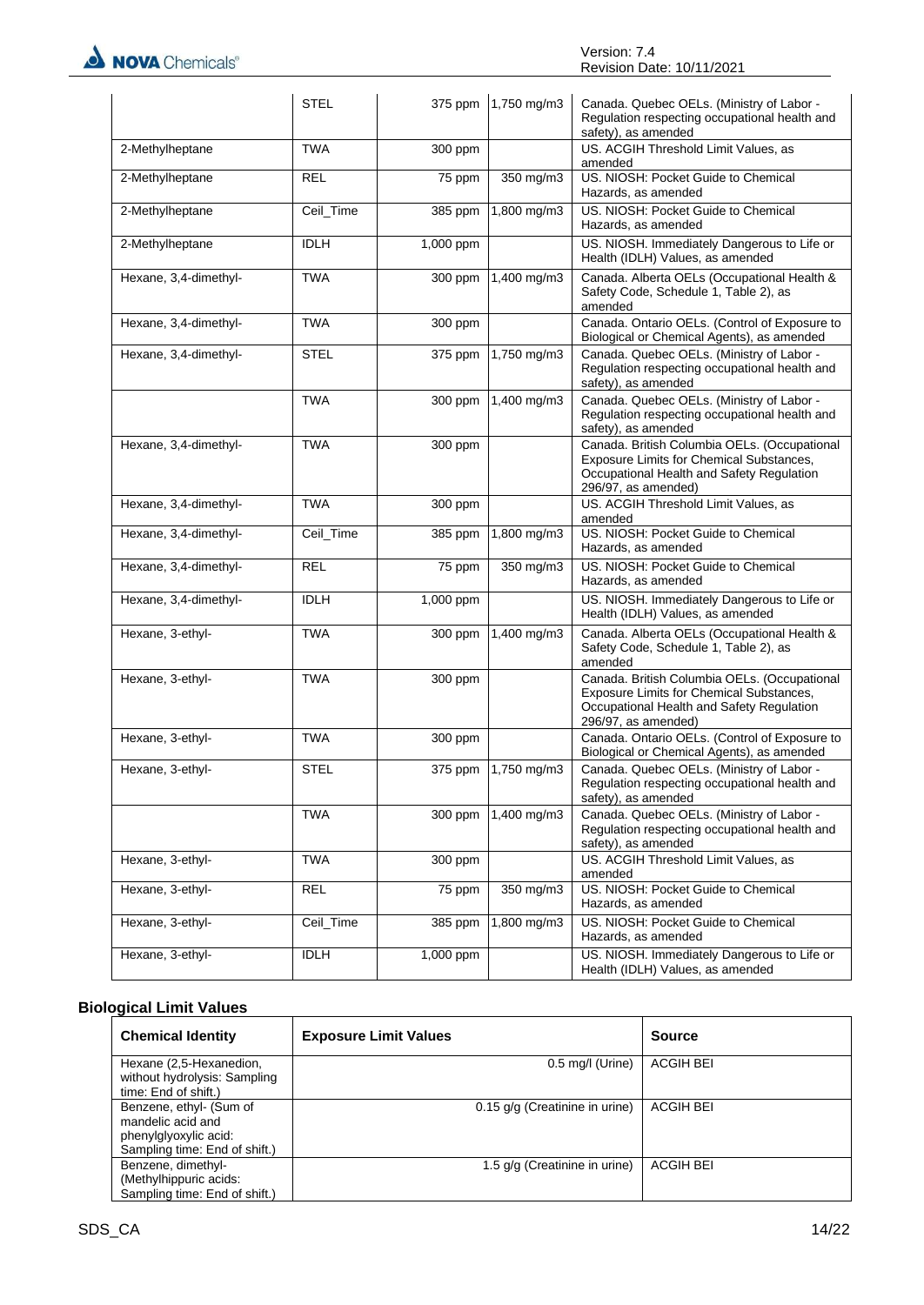

| Toluene (toluene: Sampling        | $0.02$ mg/l (Blood)            | <b>ACGIH BEI</b> |
|-----------------------------------|--------------------------------|------------------|
| time: Prior to last shift of work |                                |                  |
| week.)                            |                                |                  |
| Toluene (o-Cresol, with           | 0.3 mg/g (Creatinine in urine) | <b>ACGIH BEI</b> |
| hydrolysis: Sampling time:        |                                |                  |
| End of shift.)                    |                                |                  |
| Toluene (toluene: Sampling        | $0.03$ mg/l (Urine)            | <b>ACGIH BEI</b> |
| time: End of shift.)              |                                |                  |
| Benzene (S-                       | 25 µg/g (Creatinine in urine)  | <b>ACGIH BEI</b> |
| Phenylmercapturic acid:           |                                |                  |
| Sampling time: End of shift.)     |                                |                  |
| Benzene (t,t-Muconic acid:        | 500 µq/q (Creatinine in urine) | <b>ACGIH BEI</b> |
| Sampling time: End of shift.)     |                                |                  |
|                                   |                                |                  |

#### **Exposure guidelines**

| <b>Chemical Identity</b> | <b>Notations</b>                  | Source                                                                                                                                                       |
|--------------------------|-----------------------------------|--------------------------------------------------------------------------------------------------------------------------------------------------------------|
| Hexane                   | Can be absorbed through the skin. | Canada. Alberta OELs (Occupational Health &<br>Safety Code, Schedule 1, Table 2), as<br>amended                                                              |
|                          | Can be absorbed through the skin. | Canada. British Columbia OELs. (Occupational<br>Exposure Limits for Chemical Substances,<br>Occupational Health and Safety Regulation<br>296/97, as amended) |
|                          | Can be absorbed through the skin. | Canada. Ontario OELs. (Control of Exposure to<br>Biological or Chemical Agents), as amended                                                                  |
|                          | Can be absorbed through the skin. | Canada. Quebec OELs. (Ministry of Labor -<br>Regulation respecting occupational health and<br>safety), as amended                                            |
| Toluene                  | Can be absorbed through the skin. | Canada. Alberta OELs (Occupational Health &<br>Safety Code, Schedule 1, Table 2), as<br>amended                                                              |
|                          | Can be absorbed through the skin. | Canada. Quebec OELs. (Ministry of Labor -<br>Regulation respecting occupational health and<br>safety), as amended                                            |
| Benzene                  | Can be absorbed through the skin. | Canada. Alberta OELs (Occupational Health &<br>Safety Code, Schedule 1, Table 2), as<br>amended                                                              |
|                          | Can be absorbed through the skin. | Canada. British Columbia OELs. (Occupational<br>Exposure Limits for Chemical Substances,<br>Occupational Health and Safety Regulation<br>296/97, as amended) |
|                          | Can be absorbed through the skin. | Canada. Ontario OELs. (Control of Exposure to<br>Biological or Chemical Agents), as amended                                                                  |

**Appropriate Engineering Controls** Engineering methods to reduce hazardous exposure are preferred controls. Methods include mechanical ventilation (dilution and local exhaust) process or personal enclosure, remote and automated operation, control of process conditions, leak detection and repair systems, and other process modifications. Ensure all exhaust ventilation systems are discharged to outdoors, away from air intakes and ignition sources. Supply sufficient replacement air to make up for air removed by exhaust systems. Use nonsparking ventilation systems, approved explosion-proof equipment, and intrinsically safe electrical systems. Administrative (procedure) controls and use of personal protective equipment may also be required.

#### **Individual protection measures, such as personal protective equipment**

| <b>General information:</b> | Personal protective equipment (PPE) should not be considered a long-term<br>solution to exposure control. Employer programs to properly select, fit,<br>maintain and train employees to use equipment must accompany PPE.<br>Consult a competent industrial hygiene resource, the PPE manufacturer's<br>recommendation, and/or applicable regulations to determine hazard<br>potential and ensure adequate protection. |
|-----------------------------|------------------------------------------------------------------------------------------------------------------------------------------------------------------------------------------------------------------------------------------------------------------------------------------------------------------------------------------------------------------------------------------------------------------------|
| <b>Eye/face protection:</b> | Safety glasses. Chemical goggles are recommended if splashing is<br>possible or to prevent eye irritation from vapours.                                                                                                                                                                                                                                                                                                |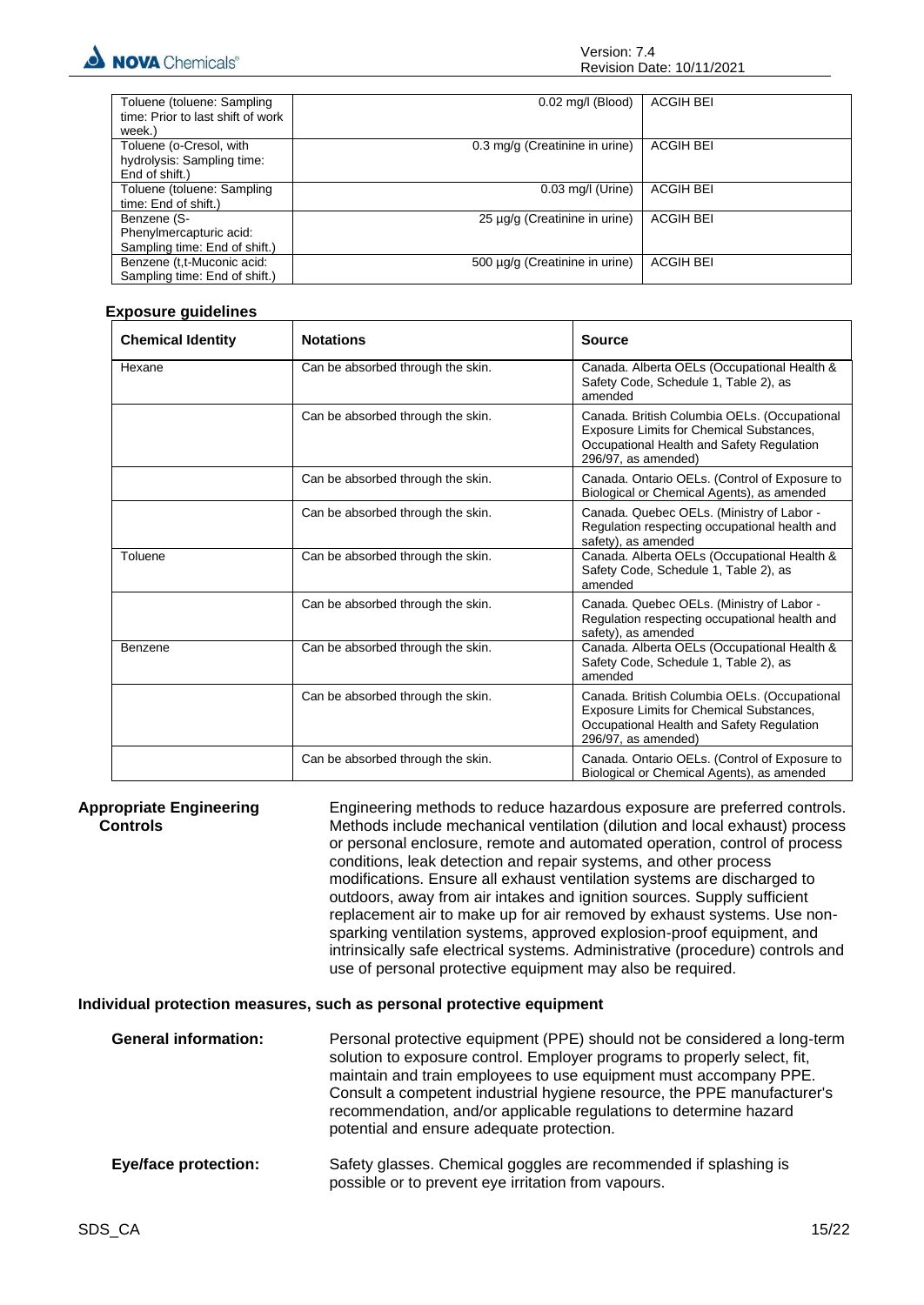| <b>Skin Protection</b><br><b>Hand Protection:</b> | Chemical resistant gloves.                                                                                                                                                                                                                                                                                                                                                                                                                                                                                                                                                                                        |
|---------------------------------------------------|-------------------------------------------------------------------------------------------------------------------------------------------------------------------------------------------------------------------------------------------------------------------------------------------------------------------------------------------------------------------------------------------------------------------------------------------------------------------------------------------------------------------------------------------------------------------------------------------------------------------|
| <b>Skin and Body</b><br><b>Protection:</b>        | Wear appropriate clothing to prevent any possibility of skin contact. Wear<br>work clothes with long sleeves and pants. If splashing or contact with liquid<br>material is possible, consider the need for an impervious overcoat. Fire<br>resistant (i.e., Nomex) or natural fibre clothing (i.e., cotton or wool) is<br>recommended. Synthetic clothing can generate static electricity and is not<br>recommended where a flammable vapour release may occur. Wear<br>chemical-resistant safety footwear with good traction to prevent slipping.<br>Static Dissipative (SD) rated footwear is also recommended. |
| <b>Respiratory Protection:</b>                    | Appropriate NIOSH approved air-purifying respirator that meets the<br>requirements of CSA Standard CAN/CSA-Z94.4, or self-contained<br>breathing apparatus should be used. Air supplied breathing apparatus must<br>be used when oxygen concentrations are low or if airborne concentrations<br>exceed the limits of the air-purifying respirators.                                                                                                                                                                                                                                                               |
| <b>Hygiene measures:</b>                          | Use effective control measures and PPE to maintain worker exposure to<br>concentrations that are below these limits. Ensure that eyewash stations<br>and safety showers are in close proximity to work locations.                                                                                                                                                                                                                                                                                                                                                                                                 |

### **9. Physical and chemical properties**

| liquid                                                             |
|--------------------------------------------------------------------|
| liquid                                                             |
| Colourless                                                         |
| sweet aromatic                                                     |
| No data available.                                                 |
| not applicable                                                     |
| -160 °C (-256 °F) (estimated)                                      |
| 40 - 190 °C (104 - 374 °F)                                         |
| < -18 °C (< -0.40 °F) (Closed cup)                                 |
| 5.6                                                                |
| not applicable                                                     |
| Upper/lower limit on flammability or explosive limits              |
| No data available.                                                 |
| No data available.                                                 |
| 27 - 43 kPa (37.8 °C (100.0 °F)) (Reid Vapour Pressure)            |
| 3 (Air=1) (ambient conditions)                                     |
| 720 - 780 kg/m3                                                    |
| $0.72 - 0.78$ (Water=1)                                            |
|                                                                    |
| Insoluble in water                                                 |
| Highly soluble in ether, alcohols and other aliphatic<br>solvents. |
| 2.2 - 4.5 (similar mixtures)                                       |
| 254 °C (489 °F)                                                    |
| No data available.                                                 |
| 2 mm2/s (40 $°C$ (104 $°F$ )), estimated                           |
|                                                                    |

### **10. Stability and reactivity**

Reactivity: **Reactivity:** Contact with incompatible materials. Sources of ignition. Exposure to heat.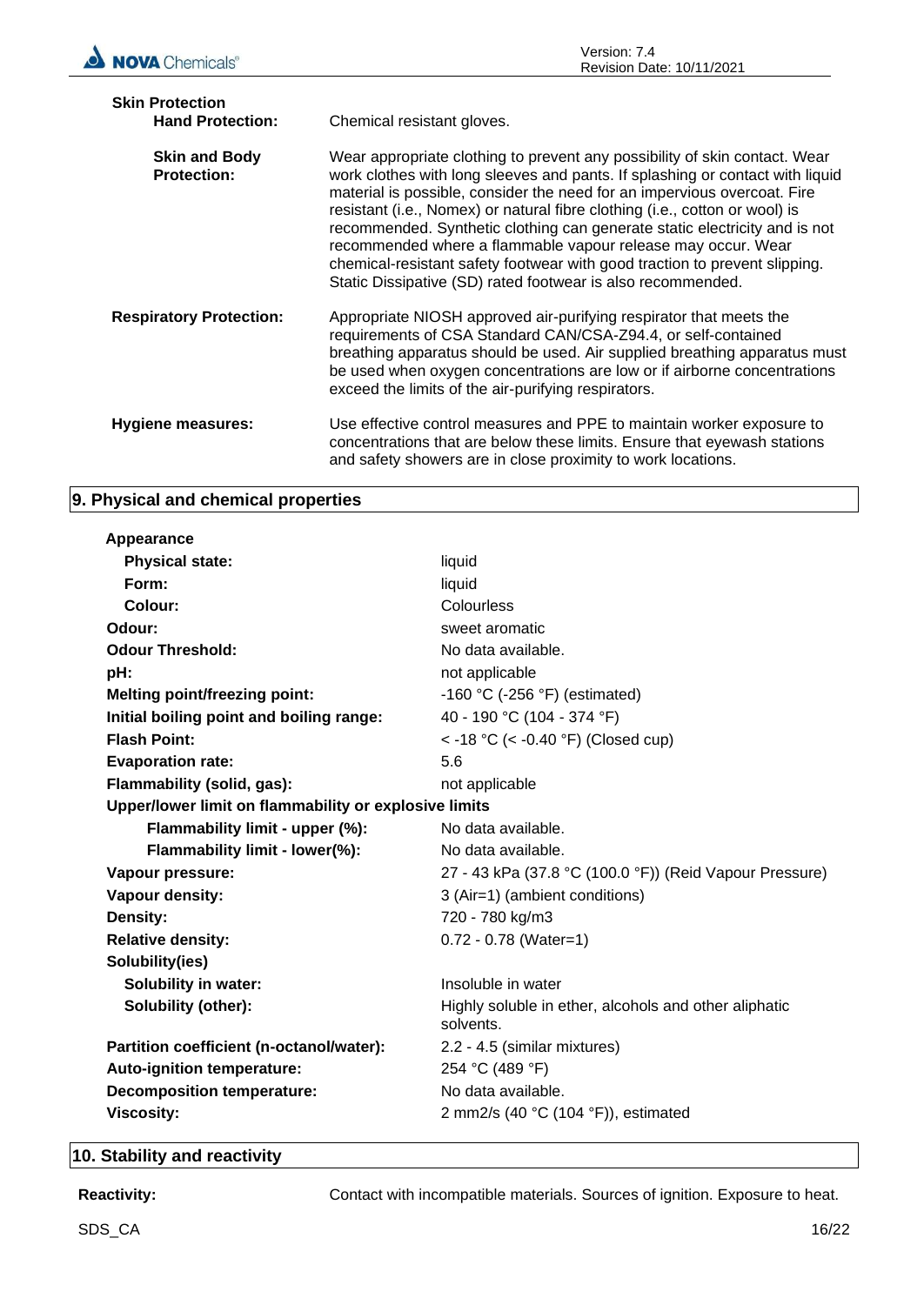| <b>NOVA</b> Chemicals®                                | Version: 7.4<br>Revision Date: 10/11/2021                                                                                                                                                                                                                                                                                                                               |  |
|-------------------------------------------------------|-------------------------------------------------------------------------------------------------------------------------------------------------------------------------------------------------------------------------------------------------------------------------------------------------------------------------------------------------------------------------|--|
| <b>Chemical Stability:</b>                            | Stable under normal storage conditions. Some components of the product<br>become unstable at elevated temperatures and pressures.                                                                                                                                                                                                                                       |  |
| <b>Possibility of Hazardous</b><br><b>Reactions:</b>  | No data available.                                                                                                                                                                                                                                                                                                                                                      |  |
| <b>Conditions to Avoid:</b>                           | Contact with incompatible materials. Sources of ignition. Exposure to heat.                                                                                                                                                                                                                                                                                             |  |
| <b>Incompatible Materials:</b>                        | Oxidizers. Presence of strong oxidizers can increase fire and explosion<br>hazard.                                                                                                                                                                                                                                                                                      |  |
| <b>Hazardous Decomposition</b><br><b>Products:</b>    | Upon decomposition, this product emits carbon monoxide, carbon dioxide,<br>low molecular weight hydrocarbons.                                                                                                                                                                                                                                                           |  |
| 11. Toxicological information                         |                                                                                                                                                                                                                                                                                                                                                                         |  |
| Information on likely routes of exposure              |                                                                                                                                                                                                                                                                                                                                                                         |  |
| Inhalation:                                           | Inhalation of this product causes headache, dizziness and nausea and loss<br>of coordination. Repeated inhalation may result in bronchitis or other<br>breathing problems, possible damage to the peripheral nervous systems<br>and possible cardiac sensitization. Minute amounts aspirated into the lungs<br>during ingestion or vomiting may cause pulmonary injury. |  |
| Ingestion:                                            | Harmful if swallowed. Minute amounts aspirated into the lungs during<br>ingestion or vomiting may cause severe pulmonary injury. Ingestion of this<br>product may result in vomiting, nausea, abdominal pain and central nervous<br>system effects including headache, sleepiness, dizziness and nausea.<br>Ingestion may also cause blood disorders.                   |  |
| <b>Skin Contact:</b>                                  | Causes skin irritation.                                                                                                                                                                                                                                                                                                                                                 |  |
| Eye contact:                                          | Causes serious eye irritation.                                                                                                                                                                                                                                                                                                                                          |  |
|                                                       | Symptoms related to the physical, chemical and toxicological characteristics                                                                                                                                                                                                                                                                                            |  |
| Inhalation:                                           | Central nervous system (hearing effect). Respiratory irritation.                                                                                                                                                                                                                                                                                                        |  |
| Ingestion:                                            | Vomiting, nausea, abdominal pain and central nervous system effects<br>including headache.                                                                                                                                                                                                                                                                              |  |
| <b>Skin Contact:</b>                                  | Skin irritation.                                                                                                                                                                                                                                                                                                                                                        |  |
| Eye contact:                                          | Eye irritation.                                                                                                                                                                                                                                                                                                                                                         |  |
| Information on toxicological effects                  |                                                                                                                                                                                                                                                                                                                                                                         |  |
| Acute toxicity (list all possible routes of exposure) |                                                                                                                                                                                                                                                                                                                                                                         |  |
| Oral<br>Product:                                      | ATEmix: 1,074.33 mg/kg                                                                                                                                                                                                                                                                                                                                                  |  |
| <b>Dermal</b><br><b>Product:</b>                      | Not classified for acute toxicity based on available data.                                                                                                                                                                                                                                                                                                              |  |
| <b>Inhalation</b><br><b>Product:</b>                  | Not classified for acute toxicity based on available data.                                                                                                                                                                                                                                                                                                              |  |
| <b>Repeated dose toxicity</b><br><b>Product:</b>      | No data available.                                                                                                                                                                                                                                                                                                                                                      |  |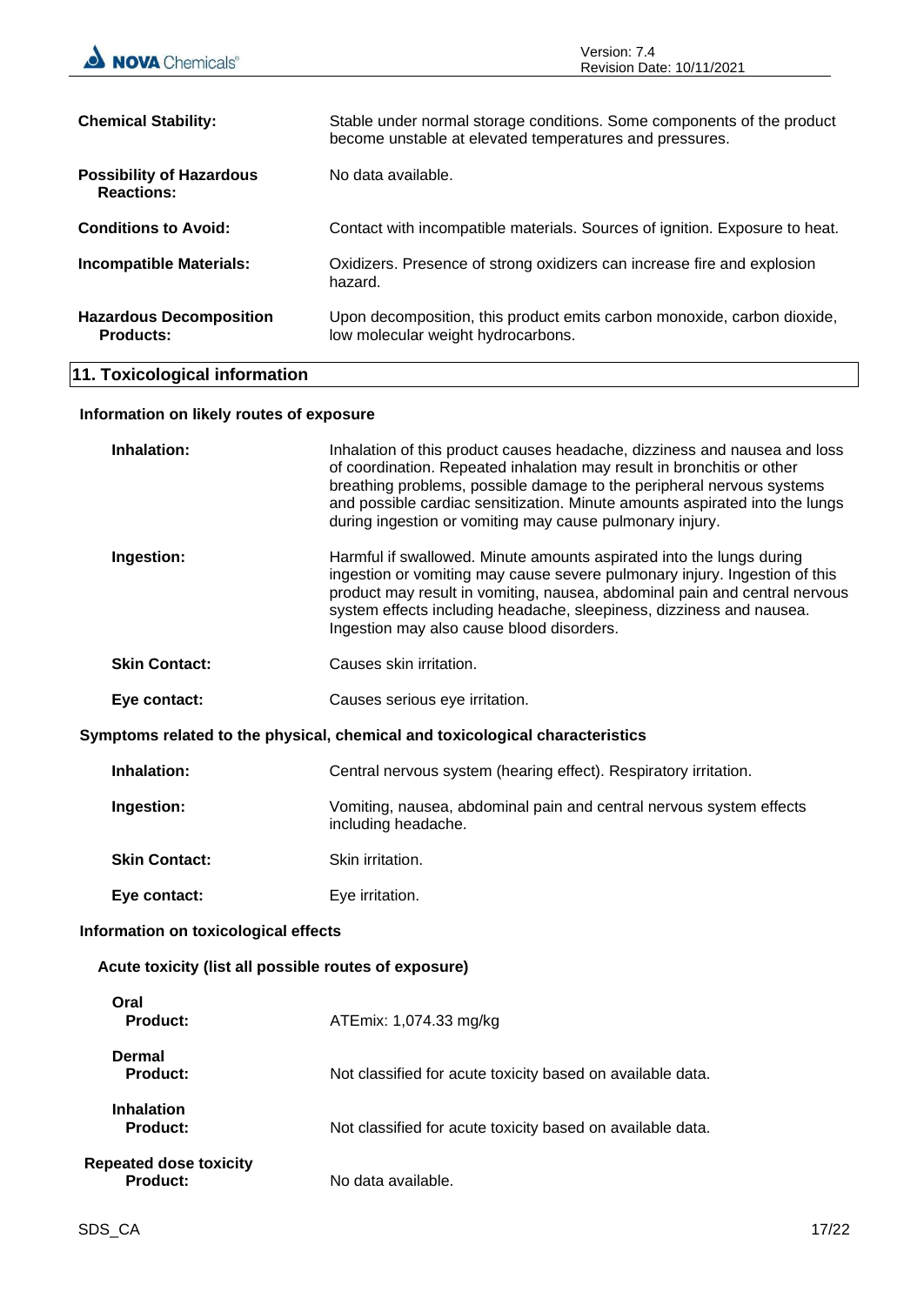

| <b>Components:</b><br>Benzene                                                                            | LOAEL (Rat, Oral): 25 mg/kg (Target Organ(s): Blood)<br>LOAEL (Rat, Inhalation - vapour): 0.958 mg/l (Target Organ(s): Blood)<br>LOAEL (Human, Inhalation - vapour): 0.0018 mg/l (Target Organ(s): Blood) |  |
|----------------------------------------------------------------------------------------------------------|-----------------------------------------------------------------------------------------------------------------------------------------------------------------------------------------------------------|--|
| <b>Skin Corrosion/Irritation</b><br><b>Product:</b>                                                      | Causes skin irritation.                                                                                                                                                                                   |  |
| <b>Serious Eye Damage/Eye Irritation</b><br>Product:                                                     | Causes serious eye irritation.                                                                                                                                                                            |  |
| <b>Respiratory or Skin Sensitization</b><br>Product:                                                     | No data available.                                                                                                                                                                                        |  |
| Carcinogenicity<br>Product:                                                                              | May cause cancer.                                                                                                                                                                                         |  |
| Benzene, ethyl-<br>Benzene                                                                               | IARC Monographs on the Evaluation of Carcinogenic Risks to Humans:<br>Overall evaluation: 2B. Possibly carcinogenic to humans.<br>Overall evaluation: 1. Carcinogenic to humans.                          |  |
| US. National Toxicology Program (NTP) Report on Carcinogens:<br>Known To Be Human Carcinogen.<br>Benzene |                                                                                                                                                                                                           |  |
| <b>ACGIH Carcinogen List:</b><br>Benzene, ethyl-<br>Benzene                                              | Group A3: Confirmed animal carcinogen with unknown relevance to humans.<br>Group A1: Confirmed human carcinogen.                                                                                          |  |
| <b>Germ Cell Mutagenicity</b>                                                                            |                                                                                                                                                                                                           |  |
| In vitro<br><b>Product:</b>                                                                              | May cause genetic defects.                                                                                                                                                                                |  |
| In vivo<br><b>Product:</b>                                                                               | May cause genetic defects.                                                                                                                                                                                |  |
| <b>Reproductive toxicity</b><br>Product:                                                                 | Suspected of damaging fertility or the unborn child.                                                                                                                                                      |  |
| <b>Specific Target Organ Toxicity - Single Exposure</b><br><b>Product:</b>                               | May cause respiratory irritation. May cause drowsiness or dizziness.                                                                                                                                      |  |
| <b>Specific Target Organ Toxicity - Repeated Exposure</b><br>Product:                                    | Blood - Causes damage to organs through prolonged or repeated exposure.                                                                                                                                   |  |
|                                                                                                          | Nervous system, hearing organs, Central nervous system - May cause<br>damage to organs through prolonged or repeated exposure.                                                                            |  |
| <b>Aspiration Hazard</b><br><b>Product:</b>                                                              | May be fatal if swallowed and enters airways.                                                                                                                                                             |  |
| Other effects:                                                                                           | Xylene is a developmental toxicant in Canada.                                                                                                                                                             |  |
| 12. Ecological information                                                                               |                                                                                                                                                                                                           |  |

**Ecotoxicity:**

**Acute hazards to the aquatic environment:**

**Fish**

Very toxic to aquatic life.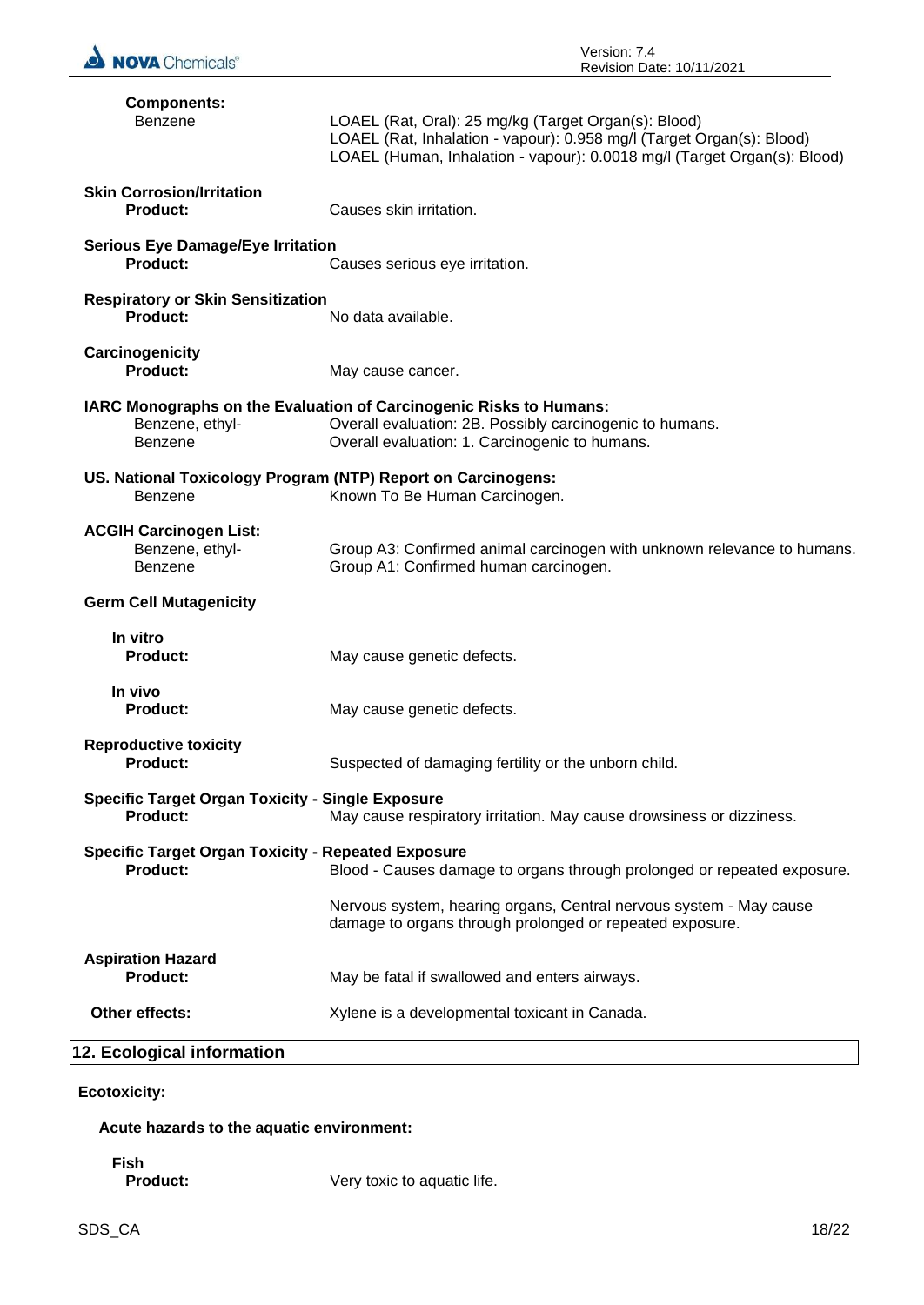| <b>Aquatic Invertebrates</b><br><b>Product:</b>                                                                                         | Very toxic to aquatic life.                                                                                                                                                                                                                                                                                                                            |
|-----------------------------------------------------------------------------------------------------------------------------------------|--------------------------------------------------------------------------------------------------------------------------------------------------------------------------------------------------------------------------------------------------------------------------------------------------------------------------------------------------------|
| <b>Toxicity to aquatic plants</b><br><b>Product:</b>                                                                                    | Very toxic to aquatic life.                                                                                                                                                                                                                                                                                                                            |
| Chronic hazards to the aquatic environment:                                                                                             |                                                                                                                                                                                                                                                                                                                                                        |
| <b>Fish</b><br><b>Product:</b>                                                                                                          | Very toxic to aquatic life with long lasting effects.                                                                                                                                                                                                                                                                                                  |
| <b>Aquatic Invertebrates</b><br><b>Product:</b>                                                                                         | Very toxic to aquatic life with long lasting effects.                                                                                                                                                                                                                                                                                                  |
| <b>Toxicity to aquatic plants</b><br><b>Product:</b>                                                                                    | Very toxic to aquatic life with long lasting effects.                                                                                                                                                                                                                                                                                                  |
| <b>Persistence and Degradability</b>                                                                                                    |                                                                                                                                                                                                                                                                                                                                                        |
| <b>Biodegradation</b><br><b>Product:</b>                                                                                                | No data available.                                                                                                                                                                                                                                                                                                                                     |
| <b>BOD/COD Ratio</b><br><b>Product:</b>                                                                                                 | No data available.                                                                                                                                                                                                                                                                                                                                     |
| <b>Bioaccumulative Potential</b><br><b>Bioconcentration Factor (BCF)</b><br><b>Product:</b>                                             | No data available.                                                                                                                                                                                                                                                                                                                                     |
| Partition Coefficient n-octanol / water (log Kow)<br><b>Product:</b>                                                                    | 2.2 - 4.5 (similar mixtures)                                                                                                                                                                                                                                                                                                                           |
| <b>Mobility in Soil:</b>                                                                                                                | When released into the environment, this product is expected to partition<br>primarily to air (> 95%), with some partitioning to water (< 3%), to soils (<<br>2%) and into sediment (< 1%). Spill remediation has shown potential for<br>downward movement and partitioning into groundwater.                                                          |
| <b>Other Adverse Effects:</b>                                                                                                           | No data available.                                                                                                                                                                                                                                                                                                                                     |
| 13. Disposal considerations                                                                                                             |                                                                                                                                                                                                                                                                                                                                                        |
| <b>Disposal instructions:</b>                                                                                                           | Dispose of contents/container to an appropriate treatment and disposal<br>facility in accordance with applicable laws and regulations, and product<br>characteristics at time of disposal. Waste generator is advised to carefully<br>consider hazardous properties and control measures needed for other<br>materials that may be found in the waste. |
| <b>Contaminated Packaging:</b>                                                                                                          | Check local, federal and provincial environmental regulations prior to<br>disposal.                                                                                                                                                                                                                                                                    |
| 14. Transport information                                                                                                               |                                                                                                                                                                                                                                                                                                                                                        |
| <b>TDG</b><br>UN number or ID number:<br><b>UN Proper Shipping Name:</b><br>Class<br>Packing Group<br>Label(s)<br>Subsidiary risk label | <b>UN 1268</b><br>PETROLEUM DISTILLATES, N.O.S.<br>3<br>Ш<br>3                                                                                                                                                                                                                                                                                         |
| Special precautions for user:                                                                                                           | Reference Emergency Response Guidebook No. 128, latest                                                                                                                                                                                                                                                                                                 |

revision.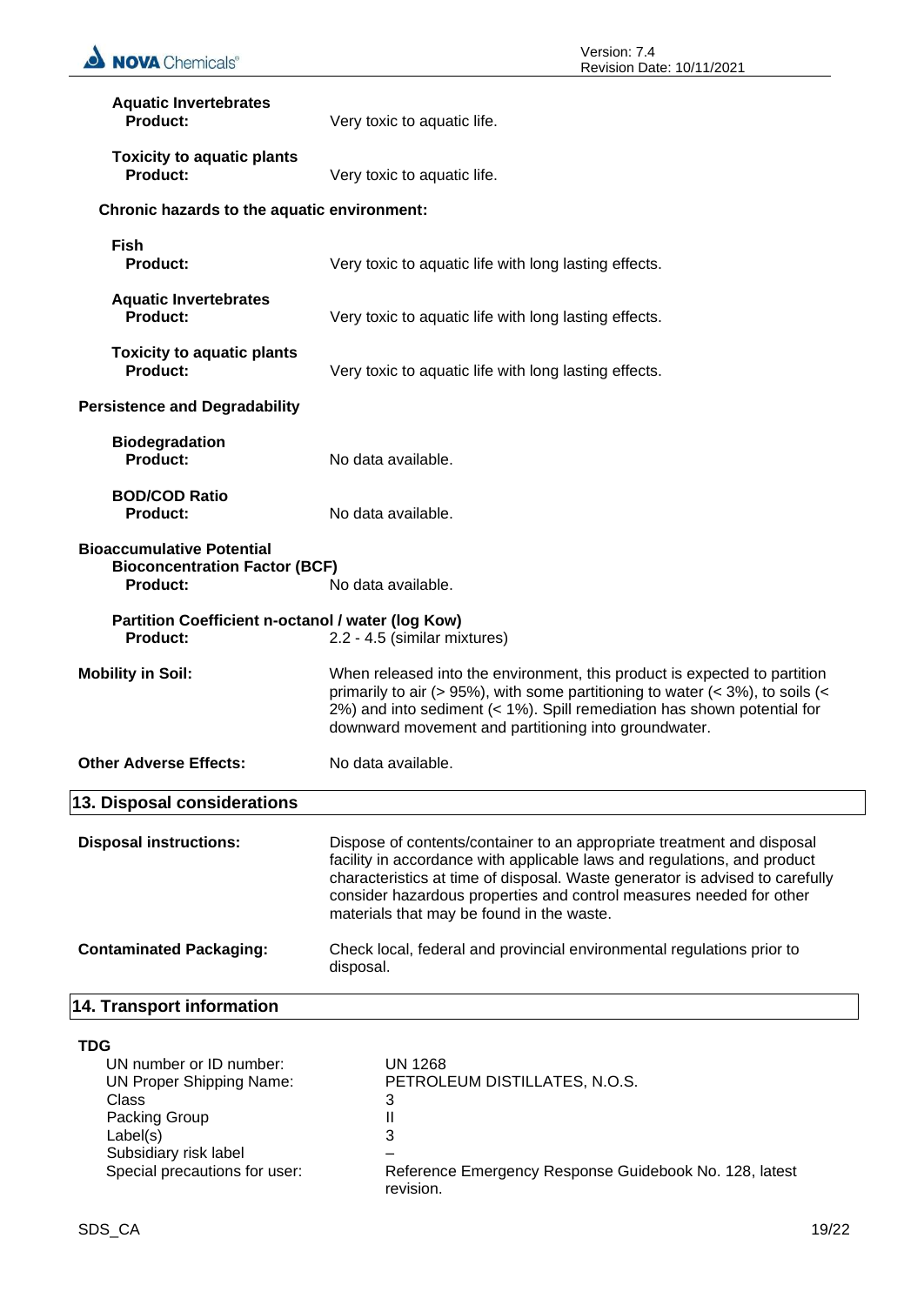

| <b>IMDG</b>                       |                                                                |
|-----------------------------------|----------------------------------------------------------------|
| UN number or ID number:           | <b>UN 1268</b>                                                 |
| <b>UN Proper Shipping Name:</b>   | PETROLEUM DISTILLATES, N.O.S.                                  |
| <b>Transport Hazard Class(es)</b> |                                                                |
| Class:                            | 3                                                              |
| $Label(s)$ :                      | 3                                                              |
| $EmS$ No.:                        | $F-E$ , S-E                                                    |
| Packing Group:                    | Ш                                                              |
| Marine pollutant:                 | Yes                                                            |
| Limited quantity                  | 1.00L                                                          |
| <b>Excepted quantity</b>          | E <sub>2</sub>                                                 |
| Special precautions for user:     | Transport in bulk according to Annex I of MARPOL 73/78 and the |
|                                   | IBC Code: Annex I - yes; IBC02                                 |

#### **15. Regulatory information**

#### **Canada Federal Regulations**

**List of Toxic Substances (CEPA, Schedule 1)**

**Chemical Identity** Benzene

#### **Export Control List (CEPA 1999, Schedule 3)** Not regulated

#### **National Pollutant Release Inventory (NPRI)**

**Canada. Canadian Environmental Protection Act (CEPA). National Pollutant Release Inventory (NPRI) (Parts 1-4)**

NPRI Cyclohexane Hexane **Octane** Cyclohexane, methyln-Pentane Benzene, ethyl-Benzene, dimethyl-**Toluene** Benzene Heptane 2-Methylbutane n-Butane

# **Canada. National Pollutant Release Inventory (NPRI) Substances, Part 5, VOCs with Additional**

| <b>Reporting Requirements</b> |                                 |
|-------------------------------|---------------------------------|
| <b>NPRI PT5</b>               | Cyclopentane, methyl-<br>Hexane |
|                               | Pentane, 2-methyl-              |
|                               | Octane                          |
|                               | n-Pentane                       |
|                               | Heptane, 3-methyl-              |
|                               | Pentane, 3-methyl-              |
|                               | 3,5-Dimethyloctane              |
|                               | Benzene, dimethyl-              |
|                               | Pentane, 2,3-dimethyl-          |
|                               | Toluene                         |
|                               | Hexane, 2-methyl-               |
|                               | Benzene                         |
|                               | Heptane                         |
|                               | Nonane                          |
|                               | 2-Methylbutane                  |
|                               | Pentane, 2,4-dimethyl-          |
|                               | 2,2,3,4-Tetramethylpentane      |
|                               |                                 |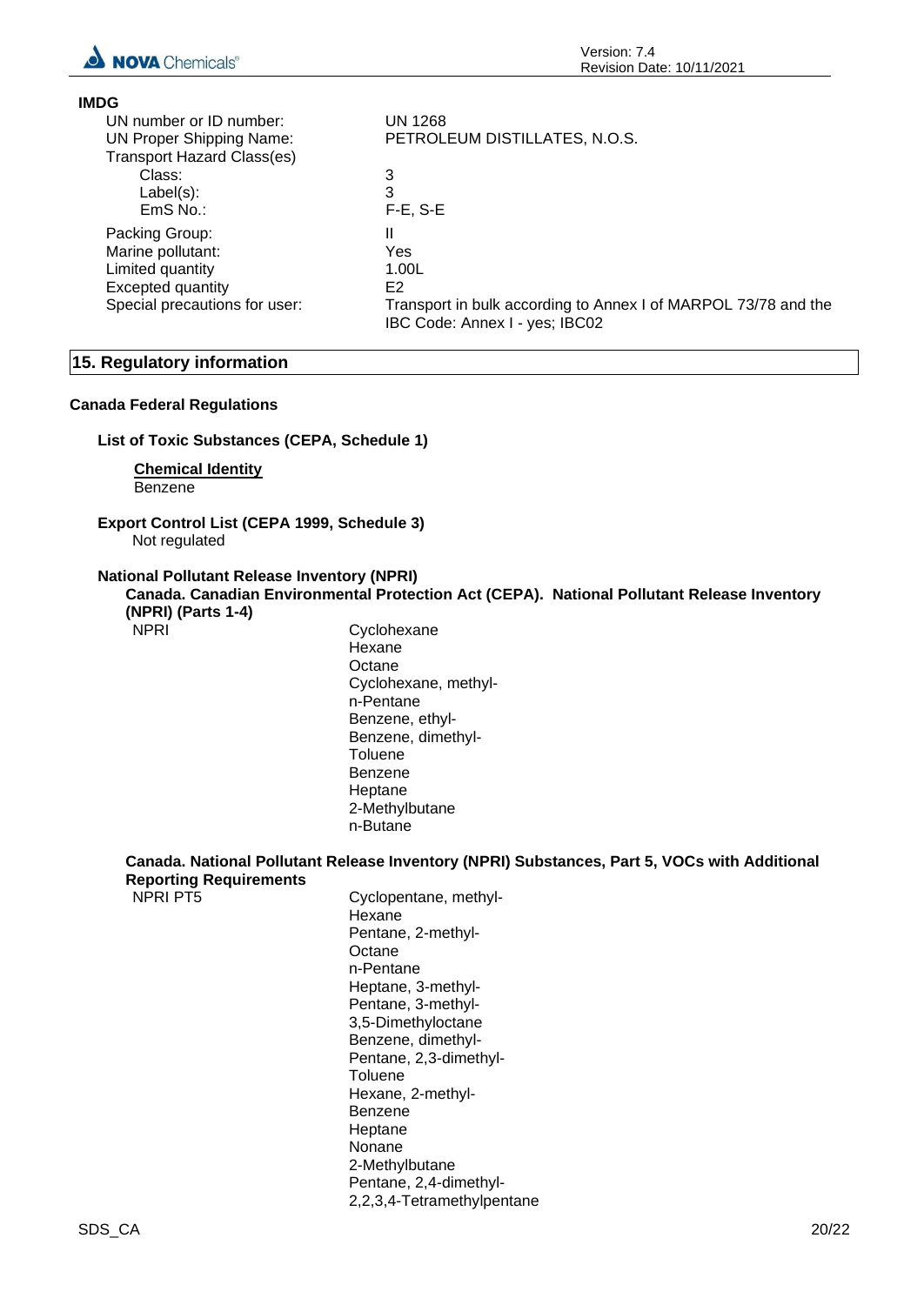2,2-Dimethylpentane 3,3-Dimethylhexane Nonane, 5-methyl-Pentane, 3-ethyl-2-Methylheptane **Decane** 2,4-Dimethylheptane Hexane, 3,4-dimethyl-2,2-Dimethylheptane 2,3-Dimethylheptane Hexane, 3-ethyl-2,3,5-Trimethylhexane 4-Methyloctane n-Butane

#### **Greenhouse Gases**

Not regulated

#### **Precursor Control Regulations**

#### **Chemical Identity**

**Toluene** 

#### **Canada. Substances Subject to Significant New Activity (SNAc) Reporting Requirements** Not regulated

#### **Inventory status**

Canada DSL Inventory List: On or in compliance with the inventory

US TSCA Inventory:  $\blacksquare$  On or in compliance with the inventory

#### **16. Other information, including date of preparation or last revision**

| <b>Issue Date:</b>                 | 10/11/2021                                                                                                                                                                                                                                                                                                                                                                                                                                                                                                                                                                                                                                                                                                                                                                                                                                                                                                                                                                                                                                                                                                                                                                                                                                                                                                                                          |
|------------------------------------|-----------------------------------------------------------------------------------------------------------------------------------------------------------------------------------------------------------------------------------------------------------------------------------------------------------------------------------------------------------------------------------------------------------------------------------------------------------------------------------------------------------------------------------------------------------------------------------------------------------------------------------------------------------------------------------------------------------------------------------------------------------------------------------------------------------------------------------------------------------------------------------------------------------------------------------------------------------------------------------------------------------------------------------------------------------------------------------------------------------------------------------------------------------------------------------------------------------------------------------------------------------------------------------------------------------------------------------------------------|
| <b>Revision Information:</b>       | 10/11/2021: SDS Update – composition edits, OEL updates, section 15<br>updates, phrase edits<br>04/07/2021: SDS Update - composition edits<br>08/19/2020: SDS Update - composition edits<br>04/23/2020: SDS Update - composition edits, section 9 edits<br>12/11/2019: SDS Update                                                                                                                                                                                                                                                                                                                                                                                                                                                                                                                                                                                                                                                                                                                                                                                                                                                                                                                                                                                                                                                                   |
| <b>Version #:</b>                  | 7.4                                                                                                                                                                                                                                                                                                                                                                                                                                                                                                                                                                                                                                                                                                                                                                                                                                                                                                                                                                                                                                                                                                                                                                                                                                                                                                                                                 |
| <b>Abbreviations and acronyms:</b> | $ACGH$ = American Conference of Governmental Industrial Hygienists; $BOD$ = Biochemical<br>Oxygen Demand; CAS = Chemical Abstracts Service; CEPA = Canadian Environmental<br>Protection Act; COD = Chemical Oxygen Demand; DSL = Domestic Substances List; EC50 =<br>Effective Concentration 50%; EPA = Environmental Protection Agency; GHS = Globally<br>Harmonized System for the Classification and Labelling of Chemicals; IARC = International<br>Agency for Research on Cancer; IDLH = Immediately Dangerous to Life or Health; Kow =<br>Octanol/water partition coefficient; LC50 = Lethal Concentration 50%; LD50 = Lethal Dose 50%;<br>LEL = Lower Explosive Limit; NDSL = Non-Domestic Substances List; NFPA = National Fire<br>Protection Association; NIOSH = National Institute for Occupational Safety and Health; NTP =<br>National Toxicology Program; OEL = Occupational Exposure Limit; OSHA = Occupational Safety<br>and Health Administration; PNOC = Particulates Not Otherwise Classified; PPE = Personal<br>Protective Equipment; REL = Recommended Exposure Limit; SCBA = Self Contained Breathing<br>Apparatus; SDS = Safety Data Sheet; STEL = Short Term Exposure Limit; TDG = Transportation<br>of Dangerous Goods; TLV = Threshold Limit Value; TSCA = Toxic Substances Control Act; TWA<br>$=$ Time Weighted Average |
| <b>Further Information:</b>        | For additional information on equipment bonding and grounding, refer to the<br>American Petroleum Institute (API) Recommended Practice 2003, "Protection<br>Against Ignitions Arising out of Static, Lightning, and Stray Currents" or<br>National Fire Protection Association (NFPA) 77, "Recommended Practice on<br>Static Electricity".                                                                                                                                                                                                                                                                                                                                                                                                                                                                                                                                                                                                                                                                                                                                                                                                                                                                                                                                                                                                          |